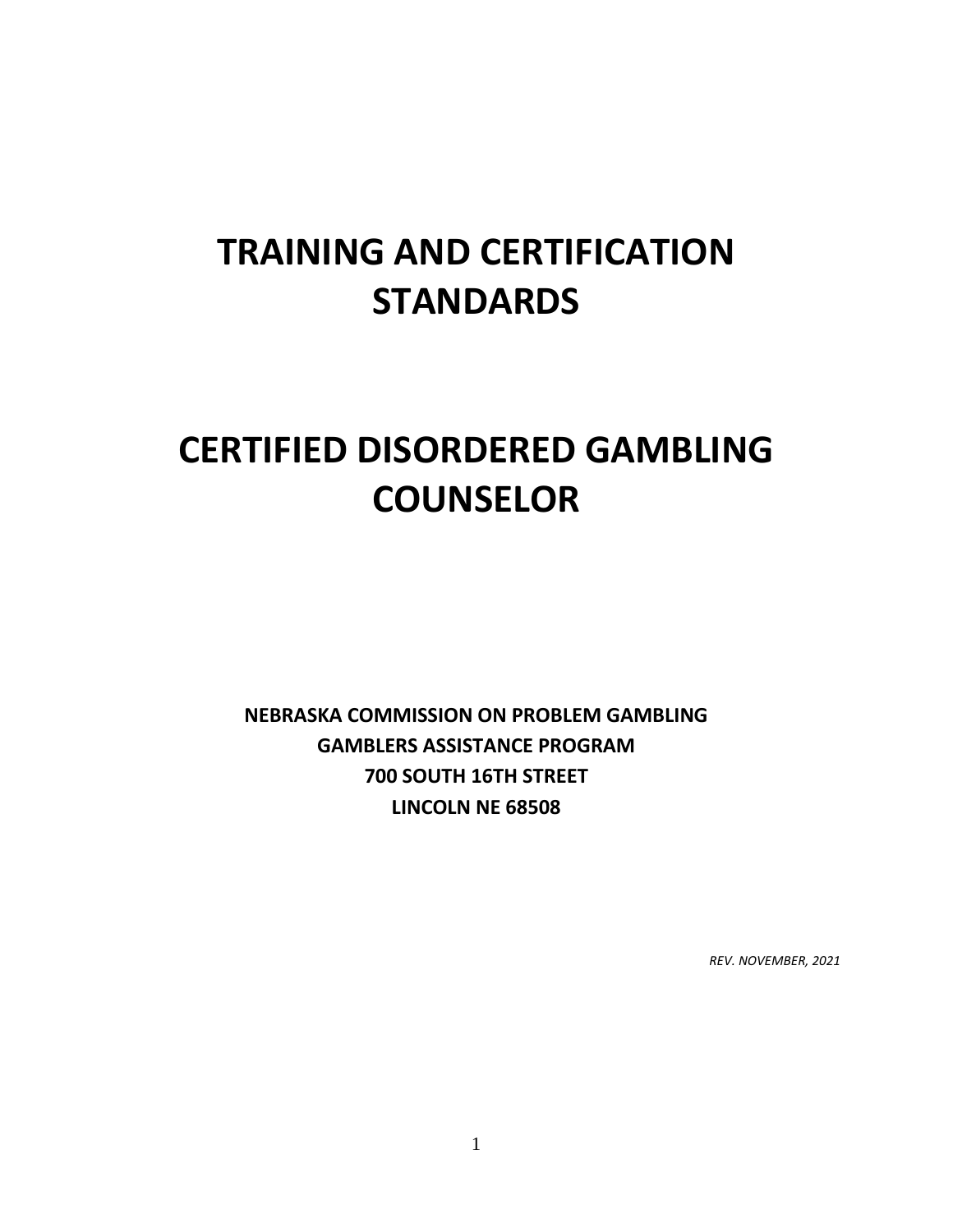#### THE NEBRASKA COMMISSION ON PROBLEM GAMBLING

#### *Preamble*

Section 4(4) of LB6, adopted by the Nebraska Legislature in 2013, directs the Commission on Problem Gambling to "develop standards and guidelines for training and certification of problem gambling counselors." The Nebraska Commission on Problem Gambling has adopted these standards and guidelines to implement the Legislature's direction.

The Commission issues certificates to counselors who have completed training and post-education practical experience. The standards differ based on the prior licensing status of the counselor. The requirements are specified in this manual.

Where applicable, these standards and guidelines are incorporated in contracts between the Commission on Problem Gambling and counselors offering services to Nebraska residents.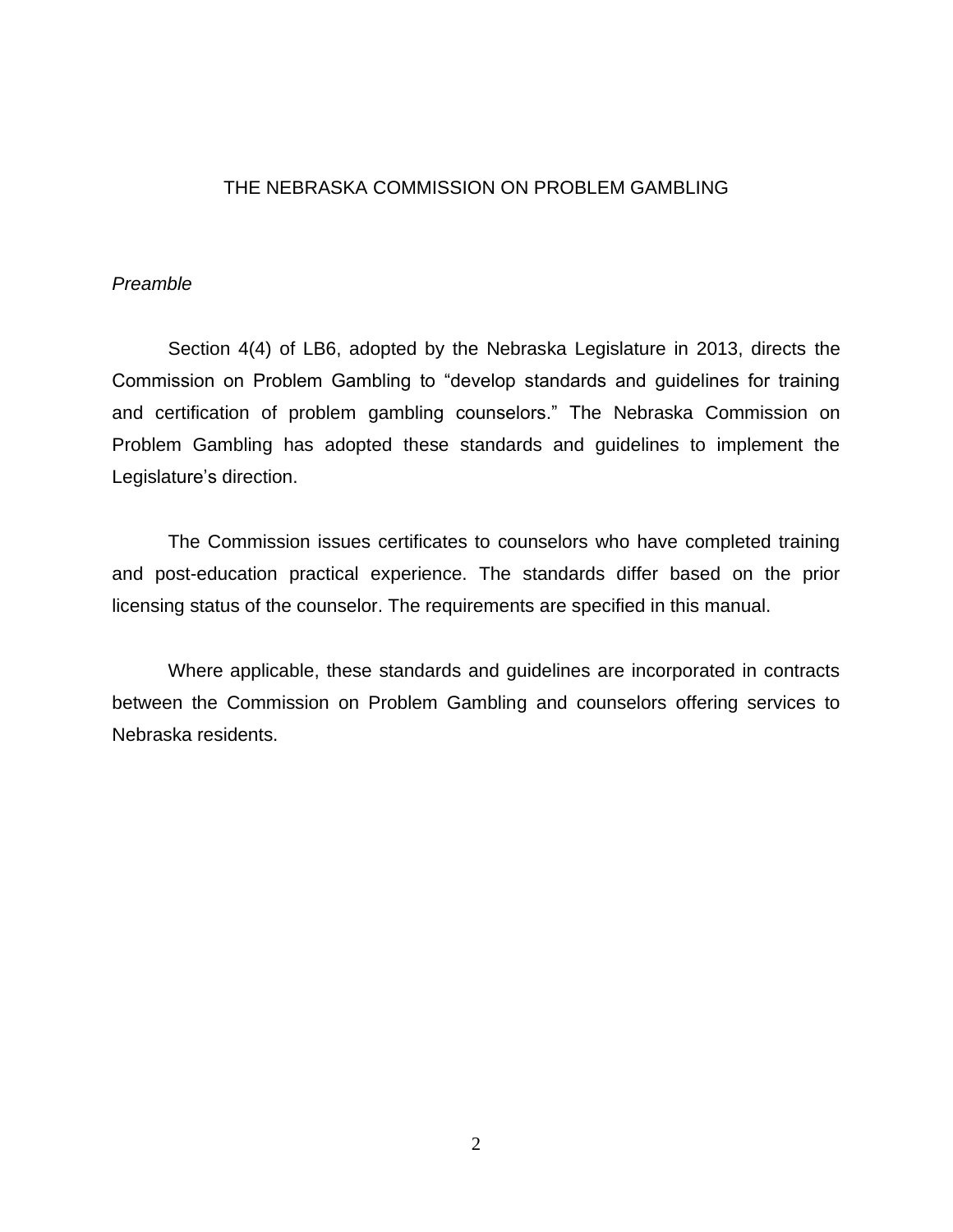## INDEX

|           | Chapter 1 Definitions                                                                                                                                                                                                                                | 4  |
|-----------|------------------------------------------------------------------------------------------------------------------------------------------------------------------------------------------------------------------------------------------------------|----|
|           | Chapter 2 Expected Scope of Practice                                                                                                                                                                                                                 | 9  |
|           | Chapter 3 Certification of Counselors: No Behavioral or Mental Health License<br><b>Education on Addiction to Gambling</b><br><b>Provisional Certification</b><br><b>Post-Education Practical Experience</b><br><b>Application for Certification</b> | 11 |
| Chapter 4 | Certification of Counselors: Current LADC, LMHP, LIMHP or Licensed<br>Psychologist<br><b>Education on Addiction to Gambling</b><br><b>Post-Education Practical Experience</b><br><b>Application for Certification</b>                                | 16 |
|           | Chapter 5 Miscellaneous                                                                                                                                                                                                                              | 19 |
|           | Chapter 6 Certificate Maintenance and Renewal                                                                                                                                                                                                        | 20 |
|           | Chapter 7 Code of Ethics and Disciplinary Procedures                                                                                                                                                                                                 | 27 |
|           | Chapter 8 Procedures for Reinstatement of a Certificate                                                                                                                                                                                              | 32 |
|           | Chapter 9 The Certification Advisory Board                                                                                                                                                                                                           | 34 |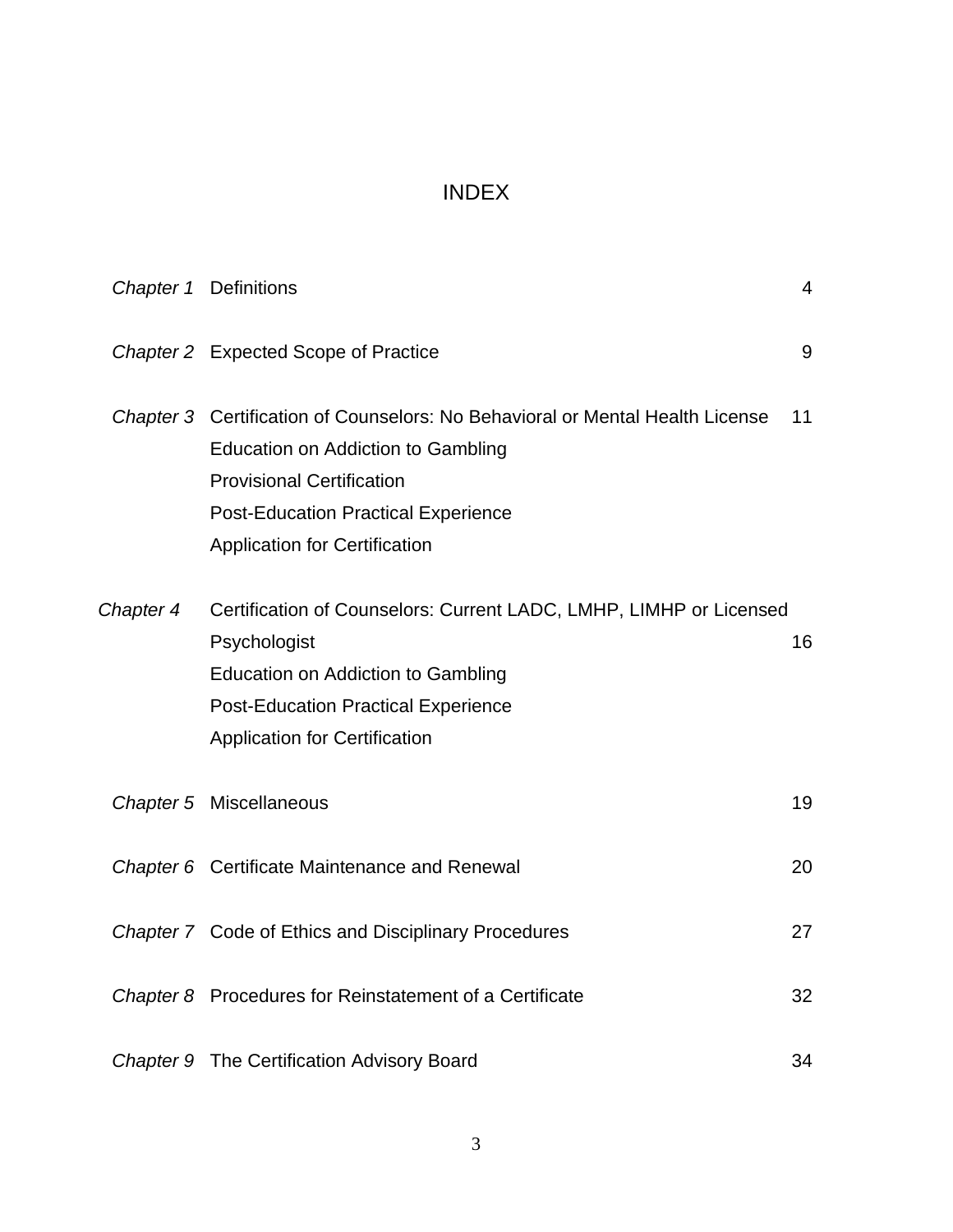#### **CHAPTER 1 DEFINITIONS**

As used in these standards and guidelines, unless the context otherwise requires:

Approved clinical calls moderator means an individual who is a Certified Disordered Gambling Counselor in the state of Nebraska and has been approved by the Certification Advisory Board to act as moderator of a clinical call series.

Approved continuing education means courses, seminars, workshops, lectures, institutes or training programs that pertain to the clinical knowledge and skill base associated with disordered gambling services, and which have been approved by the Commission.

Approved practical experience supervisor means an individual who is a Certified Disordered Gambling Counselor in the state of Nebraska and has completed the clinical supervisor training course approved by the Certification Advisory Board.

Assessment means the process used by a counselor to evaluate the nature and severity of the client's gambling-related problems and behaviors. This will include, but is not limited to, use of interview and testing techniques to identify potential co-morbid and/or medical disorders for which consultation or referral may be appropriate.

Board means the Disordered Gambling Counselor Certification Advisory Board.

Case management means the coordination of client care throughout the treatment process. This will frequently involve referral to other professionals or support systems to match client needs with appropriate resources.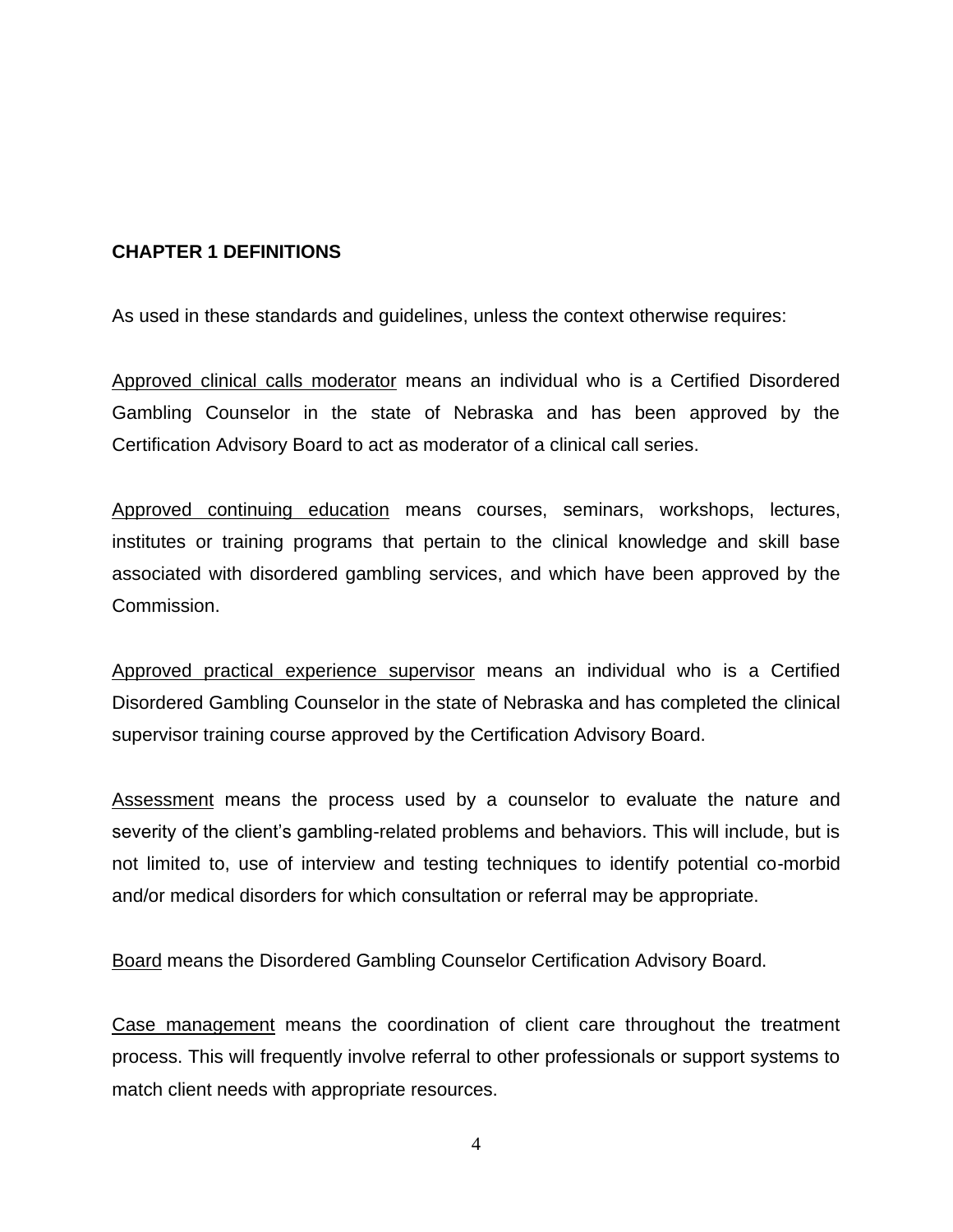Certification means the process by which the Nebraska Gamblers Assistance Program sets minimum standards for certification of disordered gambling counselors and grants recognition of individuals who have met those standards.

Certified Disordered Gambling Counselor (CDGC) or Counselor means a person who has met the standards for certification under these guidelines and holds a valid certificate issued by the Nebraska Gamblers Assistance Program. An individual may not represent himself or herself as a Certified Disordered Gambling Counselor unless he/she holds a valid certificate.

Clinical call is a counselor's presentation of a client's case for discussion with one or more experienced counselors including a clinical call moderator. The process is described in Chapter 4 of these standards.

Clinical supervision means supervision directed towards enhancing the clinical skills and competencies of individuals providing disordered gambling counseling as they accrue practical experience hours leading up to receiving certification.

Code of ethics means the mandatory behavioral guidelines set forth in these standards to govern the conduct of certified disordered gambling counselors.

Commission means the Nebraska Commission on Problem Gambling.

Complainant means a person who has filed a complaint pursuant to the procedures in these standards against any person who is seeking or has obtained certification.

Counselor performance domains means the duties required of a disordered gambling counselor. These are client, family, and community education, intake and assessment, counseling, case management, and professional responsibility.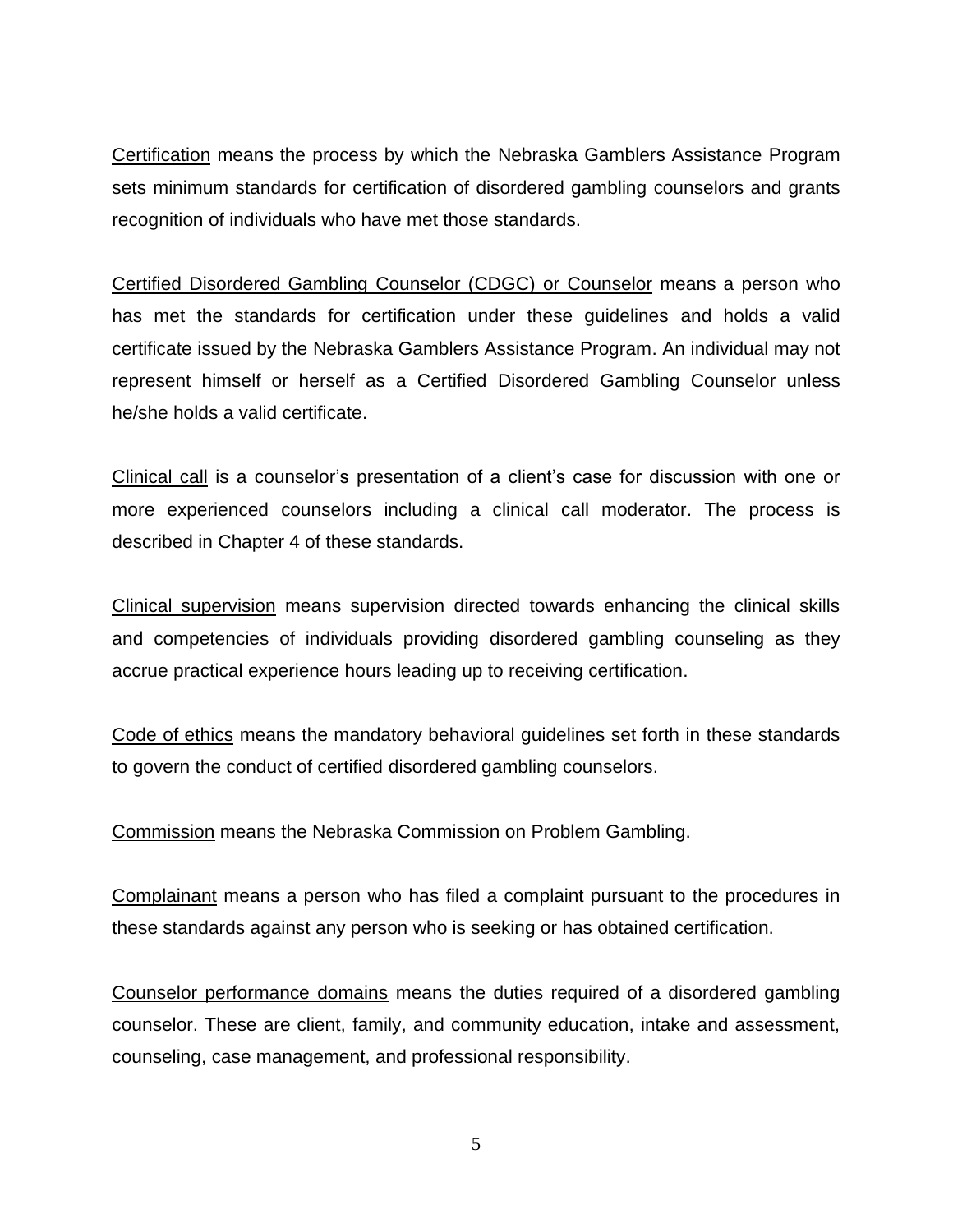Disordered gambling client means a person with a diagnosis of Gambling Disorder or problem gambling based upon the criteria in the current edition of the *Diagnostic and Statistical Manual* of the American Psychiatric Association who receives services from the Gamblers Assistance Program. It also refers to any individual significantly impacted by a family member's gambling behavior, and who is the recipient of disordered gambling counseling services provided by a counselor under contract with this Program.

Disordered gambling counseling means providing counseling services to disordered gambling clients for remuneration. Specific tasks include, but are not limited to:

1. Responding to client needs during periods of acute emotional and/or physical distress via application of appropriate counseling skills.

2. Assisting individuals to evaluate their gambling habits, and to recognize compulsive/disordered gambling when it exists.

3. Assisting clients through the counseling relationship to develop understanding, define goals, plan action, and change the disordered gambling behavior, taking into consideration the client's interests, abilities, aptitudes, and needs.

Education means formal classroom education or instruction in the form of workshops, seminars, institutes, college or university course work, online classes and self-directed study as authorized in Chapter 6 of these standards.

Family member treatment means the utilization of special skills and knowledge in the provision of counseling to those people who are in a family or comparable domestic relationship with a disordered gambling client who are either impacted by the disordered gambling and/or, in turn, impact the gambler. It includes the process of exploring the dynamics of the family system and facilitating appropriate changes as related to the disordered gambling.

Gambling Disorder is the term used in the DSM-V 312.31 (F63.0). This term is synonymous with DSM IV Pathological Gambling to the extent that the diagnostic criteria are the same. It may also be referred to as compulsive gambling or gambling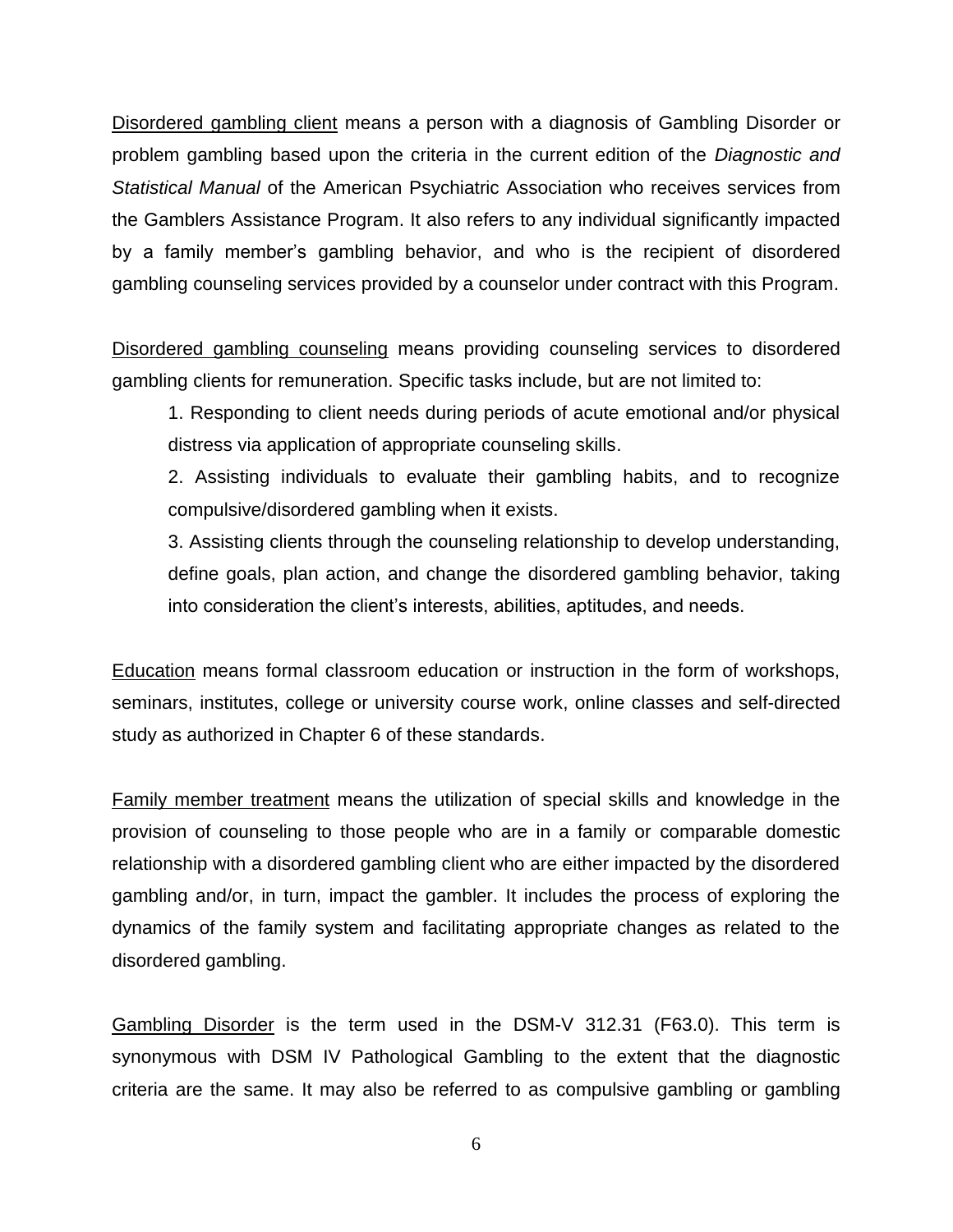addiction. The term "problem gambling" as it appears in Nebraska statutes refers to the entire spectrum of life problems that may result from gambling behavior.

Gross incompetence means demonstrated lack of proficiency, skill or ability to perform the duties and functions of a disordered gambling counselor to a high degree.

Hour of education means 60 minutes of instruction. One hour of post-secondary academic credit per semester constitutes 15 hours of education. An hour of postsecondary academic credit per quarter constitutes 10 hours of education. Online hour means instruction offered by an approved online training program granting one hour of credit for the training.

Inactive certification means the voluntary termination of the right or privilege to practice disordered gambling counseling and use of the title Certified. The certificate holder retains the right or privilege to represent himself or herself as having an inactive certificate.

Intake means the process by which a client is oriented to the treatment process by review of therapeutic goals, costs, expectations, rights and responsibilities. This will also include the gathering of relevant client data for administrative, research, and clinical purposes with the client's informed consent.

Lapsed or expired certification means the termination of the ability to represent oneself as a certified disordered gambling counselor, and to practice disordered gambling counseling under contract with the Program.

Post-education practical experience means the practice of counseling by a provisional counselor under supervision as provided in Chapter 3 of this manual or by a counselor with other professional licenses as provided in Chapter 4 of this manual, allowing the counselor to obtain practical experience in the field of counseling persons affected by addiction to gambling.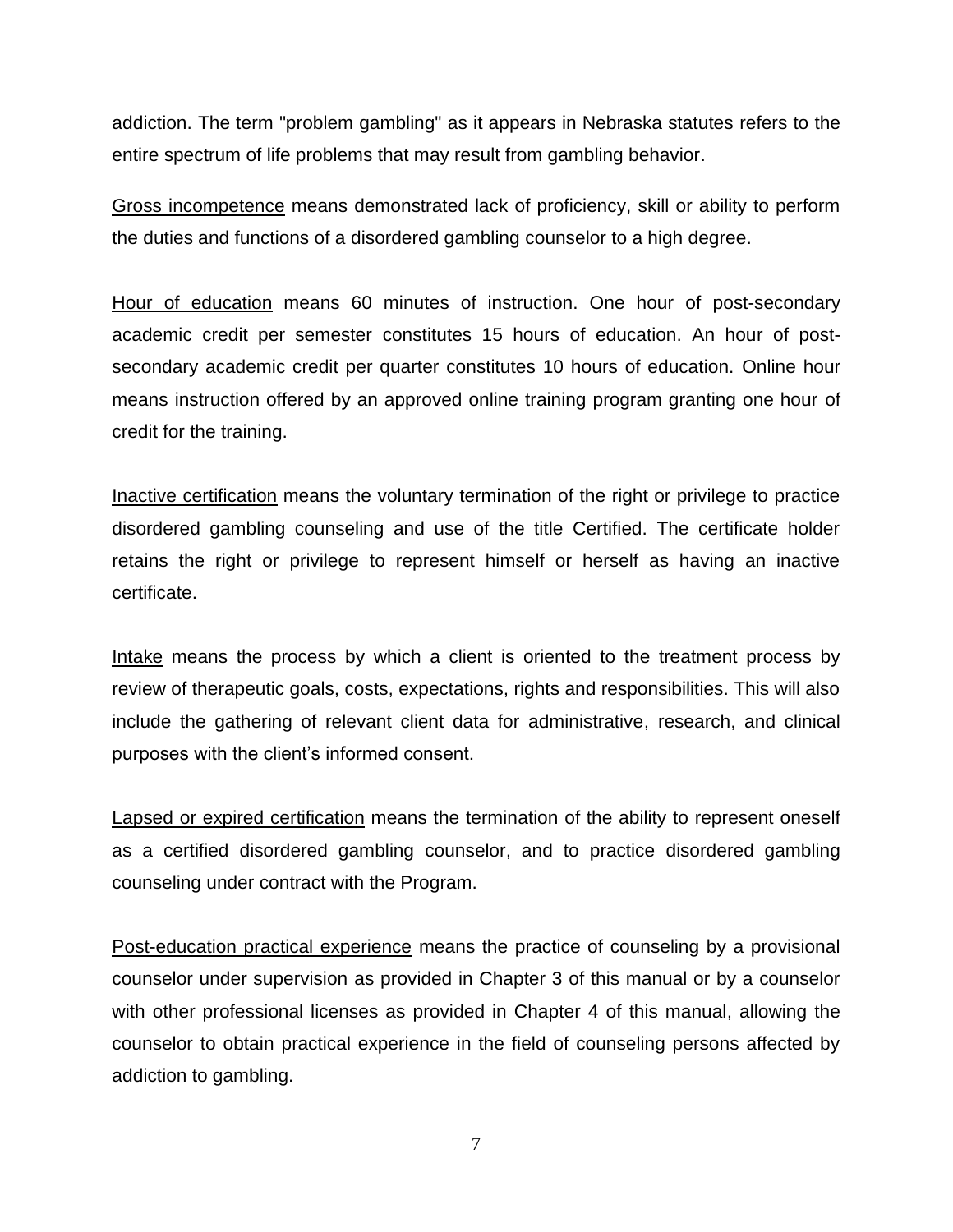Professional means an individual who possesses specialized knowledge and skills in a field of endeavor, which is readily accepted and recognized by other practitioners in the profession and the public, and for which remuneration for services is received.

Professional responsibility includes adherence to the code of ethics outlined in these standards and guidelines and the generally accepted standards of care applicable to practitioners in the fields of behavioral health services, maintaining appropriate clinical records, seeking consultation when needed, and completion of continuing education for professional growth.

Program means the Nebraska Gamblers Assistance Program.

Provisional Certificate means a certificate issued by the Commission on the recommendation of the Certification Advisory Board that authorizes an individual to provide treatment services on the terms provided in Chapters 3 and 4.

Shall means required.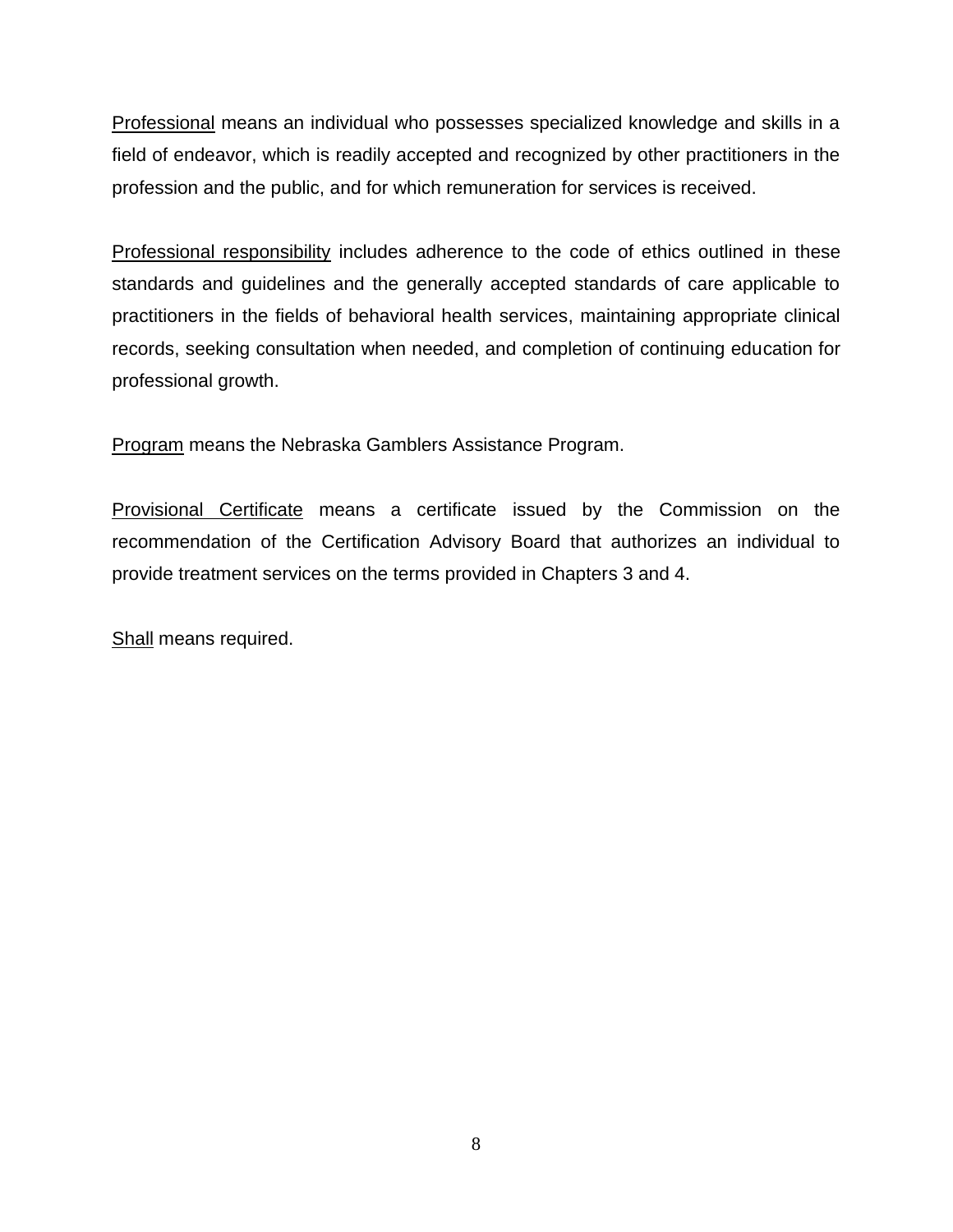#### **CHAPTER 2 EXPECTED SCOPE OF PRACTICE**

2-001 Authority The Commission has authority under Nebraska statute section 9- 1004(4) to establish certification standards for disordered gambling counselors.

2-002 Scope of Practice The expected scope of practice for disordered gambling counseling requires the application of general counseling theories and treatment methods adapted to specific disordered gambling theory and research for the express purpose of treating individuals exhibiting signs and symptoms of gambling disorder. Candidates for new certification and renewal of existing certificates are expected to be proficient in the following areas:

#### 2-002.1 Client, Family Member, and Community Education

2-002.1A Educating the client on the pathology of disordered gambling, theoretical approaches to treatment, self-help options, the recovery process, and available literature on disordered gambling.

2-002.1B Educating members of the family of a disordered gambler on disordered gambling, family dynamics and the impact of disordered gambling, self-help organizations, and the recovery process.

2-002.1C Educating the community on disordered gambling issues, the social impact of the disorder, available resources for assistance, and opportunities for community involvement.

#### 2-002.2 Intake and Assessment

2-002.2A Gathering relevant client data for administrative, research, and clinical purposes with informed client consent.

2-002.2B Use of appropriate interview and testing techniques and processes to determine the nature and severity of an individual's gambling related problems and behaviors.

2-002.2C Recognition of potential co-morbid disorders and/or medical conditions which warrant referral and /or concurrent treatment interventions.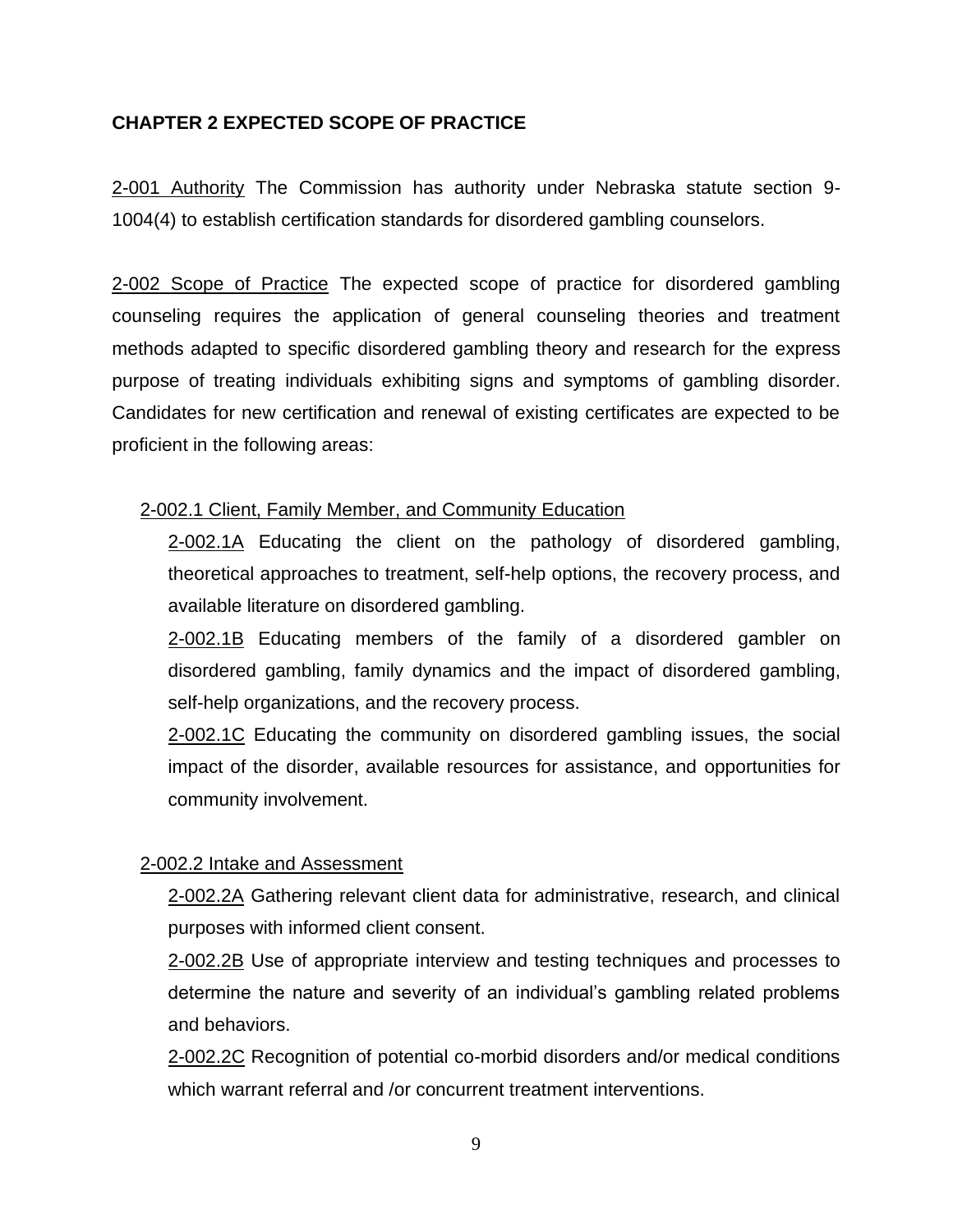2-002.2D Coordination of services with other professionals via exchange of assessment information within the guidelines of the code of ethics and local, state, and federal laws.

#### 2-002.3 Counseling Guidelines

2-002.3A Development of an appropriate treatment plan, in collaboration with the client, which establishes therapeutic goals to be obtained from the counseling relationship.

2-002.3B Use of appropriate therapeutic interventions to assist the client in attainment of identified treatment goals.

2-002.3C Use of crisis identification and intervention techniques.

2-002.3D Continual monitoring of potential co-morbid disorders which require referral and/or consultation.

#### 2-002.4 Case Management

2-002.4A Development of a professional relationship with a variety of community resource systems.

2-002.4B Evaluation of the client's financial status and selection of therapeutically appropriate resources for financial recovery.

2-002.4C Educating community resource systems on the recovery process and the ability of the disorder to be effectively treated.

2-002.4D Maintenance of appropriate documentation which facilitates coordination of services across disciplines.

#### 2-002.5 Professional Responsibility

2-002.5A Maintenance of professional relationships with clients, co-workers, and the community.

2-002.5B Appropriate documentation and record keeping of interactions with clients.

2-002.5C Identification of issues/disorders beyond a counselor's scope of practice and referral of the client to appropriate resources to meet client needs.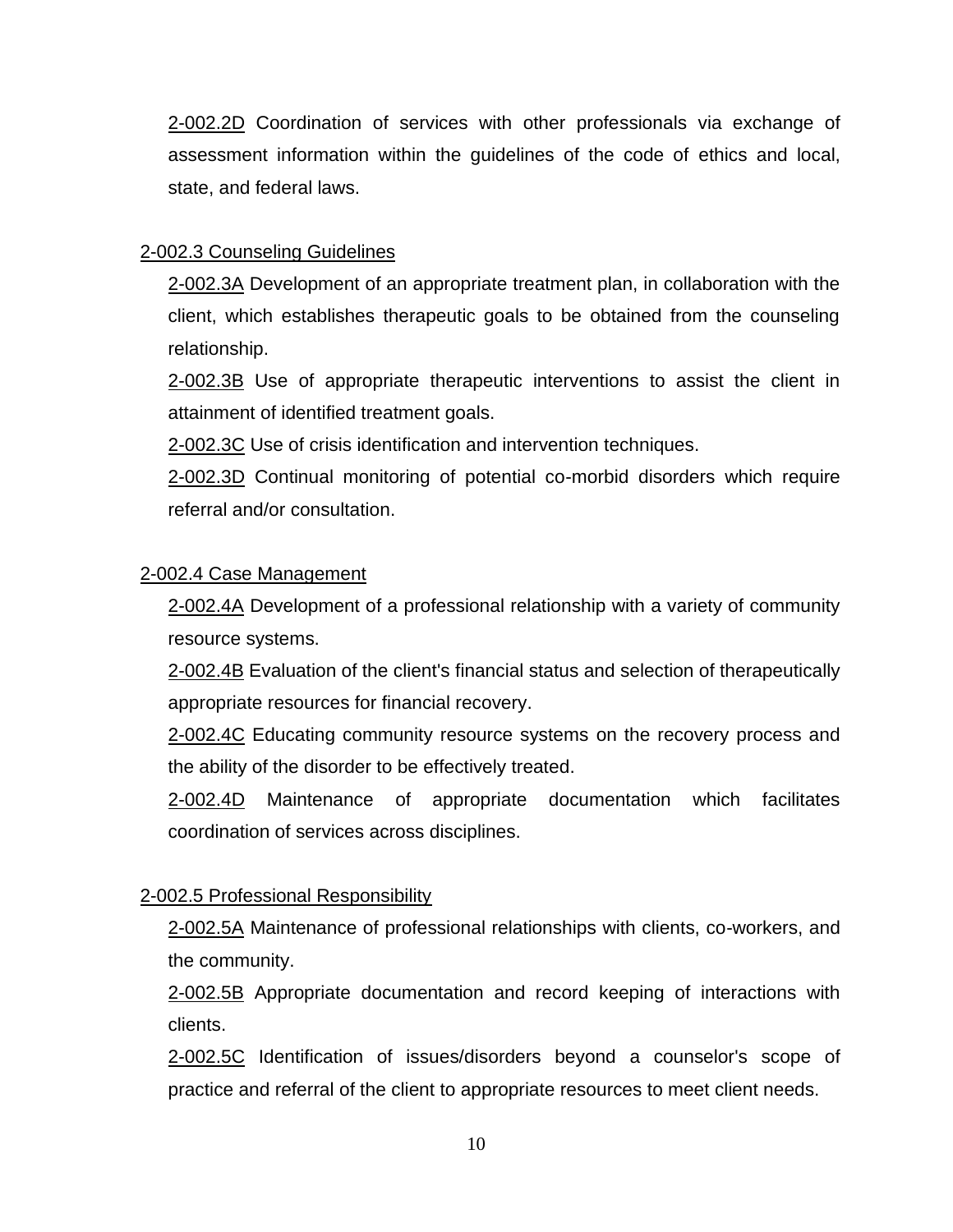CHAPTER 3 CERTIFICATION OF COUNSELORS: NO BEHAVIORAL OR MENTAL HEALTH LICENSE

Candidates for certification who do not have a Nebraska-issued license to provide mental or behavioral health counseling must comply with the following requirements to become a Certified Disordered Gambling Counselor.

3-001 Post-secondary education An Associate degree or higher with a major focus on human services or a related field of study is required.

3-002 Education on Addiction to Gambling Candidates in this category must complete the following education on addiction to gambling:

3-002.1 Twelve credit hours in basic disordered gambling knowledge. Basic knowledge shall consist of education in the history and social impact of gambling in the U.S., the historical and theoretical approaches to treating disordered gamblers, and the predominant effects of disordered gambling on the client and family.

3-002.2 Twelve credit hours in intake and assessment of disordered gambling clients. Training shall consist of education on the indicators of the presence of disordered gambling, identification of client needs, and matching identified needs with appropriate treatment. Training shall also include education on identification of common co-morbid disorders and medical conditions that warrant referral and/or consultation.

3-002.3 Twelve credit hours in treatment of families affected by gambling disorder, including education on general family dynamics, effects of disordered gambling on family systems, and facilitating appropriate changes as related to the disordered gambling.

3-002.4 Twelve credit hours in case management for disordered gambling clients, including education on working with clients to establish therapeutic goals, measuring treatment effectiveness, and utilization of resources to effectively accomplish identified goals.

3-002.5 Twelve credit hours in individual and group counseling skills with compulsive gamblers, including education that will enhance the counselor's ability to engage,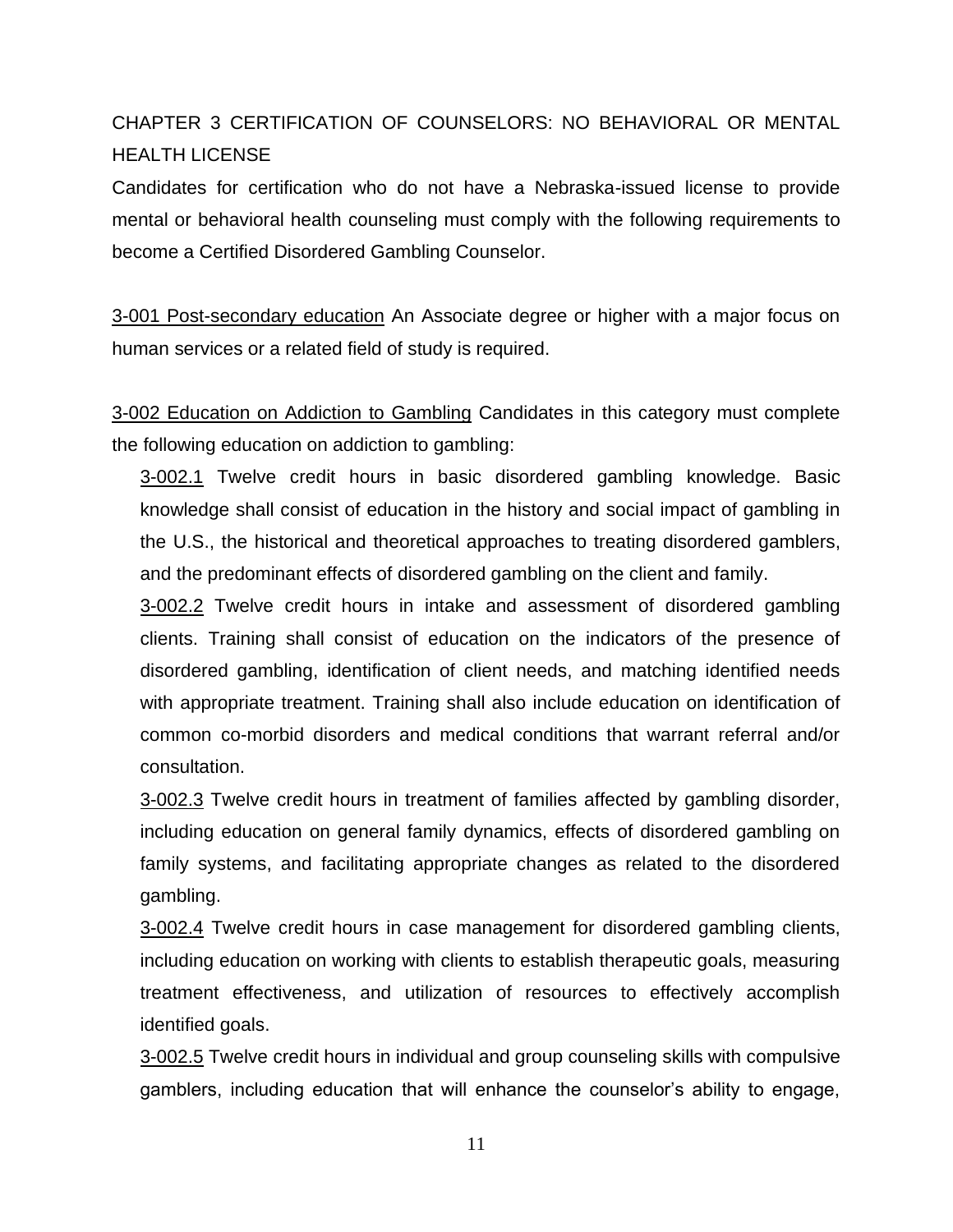elicit feelings, and facilitate awareness in the therapeutic relationship with disordered gambling clients.

3.002.6 Six credit hours in special populations counseling course work, including education which assists the counselor in working with clients from a variety of racial, ethnic, age, gender and socio-economic populations.

3-002.7 Six credit hours in education which promotes understanding of legal, financial, and occupational issues related to disordered gambling and effective resources to appropriately resolve these issues.

3-002.8 Upon completion of the education classes the candidate shall take the Commission-approved knowledge test. A passing score on the test is required. A candidate who does not pass the examination the first time may retake the examination one time.

#### 3-003 Provisional Certification

Upon completing the education required in 3-002, a candidate is eligible for provisional certification. The terms of provisional certification are as follows:

3-003.1 Residency and Citizenship The candidate must be a citizen of the United States, or lawfully present in the United States, and a resident of the state of Nebraska.

3-003.2 Application for provisional certification The candidate must complete the Gambler Assistance Program certification application form and supply the required supporting documentation, and submit these materials to the office of the Gamblers Assistance Program, for review by the Certification Advisory Board. Required supporting documentation is:

(A) Valid, current driver's license or state-issued identification.

(B) Copy of degree or certificate and transcript showing completion of the education requirements in sections 3-001 and 3-002 of this manual.

3-003.3 Issuance of the provisional certificate Upon approval by the Certification Advisory Board, the application will be submitted to the Commission on Problem Gambling at its next regular meeting. Upon approval by the Commission, the provisional certificate will be issued.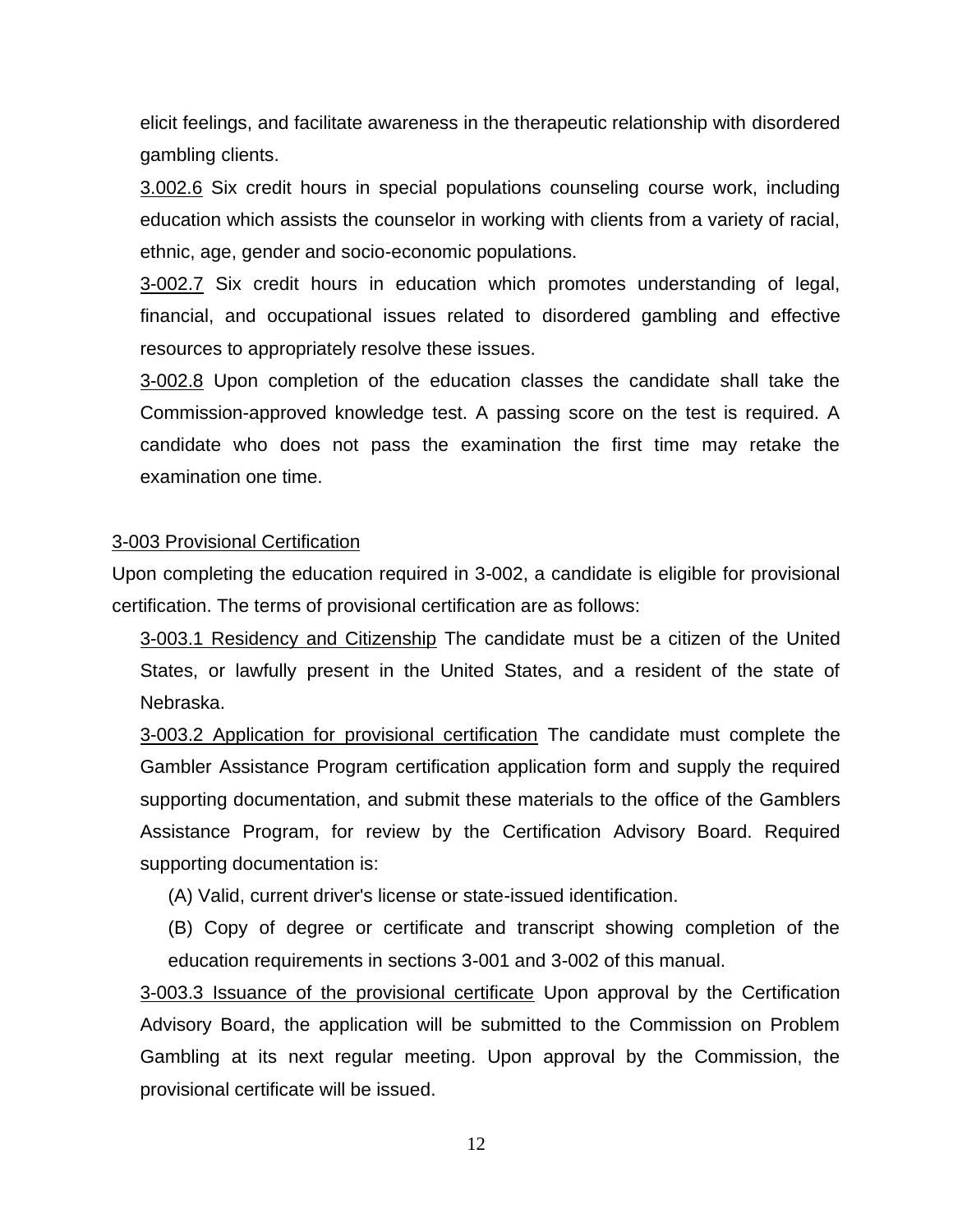3-003.4 Duration of the provisional certification The provisional certificate is valid for three years from the date of issue, subject to renewal for one additional period of three years. The holder of provisional certification shall complete the required supervised therapy hours during the period when the provisional certificate is valid, including any renewal.

3-004 Post-education practical counseling experience The provisional certificate authorizes the candidate to provide counseling under supervision to clients with a primary diagnosis of gambling disorder and members of their families, on the following terms:

3-004.1 The holder of the provisional certificate is bound by and is obligated to comply with the code of ethics in Chapter 7 of these standards. The holder of the provisional certificate is obligated to comply with the scope of practice in Chapter 2 of this manual, the standards of practice that are generally accepted in the fields of behavioral health therapy, and the Program disciplinary standards.

3-004.2 The candidate with an Associate's degree shall complete 500 hours of supervised practice focusing on the following:

3-004.2A A minimum of 50 hours of client, family, and community education.

3-004.2B A minimum of 100 hours of intake and assessment.

3-004.2C A minimum of 200 hours of counseling.

3-004.2D A minimum of 100 hours of case management.

3-004.2E A minimum of 50 hours in the area of professional responsibility.

3-004.3 The candidate with a Bachelor's degree shall complete 400 hours of supervised practice focusing on the following:

3-004.3A A minimum of 40 hours of client, family, and community education.

3-004.3B A minimum of 80 hours of intake and assessment.

3-004.3C A minimum of 160 hours of counseling.

3-004.3D A minimum of 80 hours of case management.

3-004.3E A minimum of 40 hours of professional responsibility.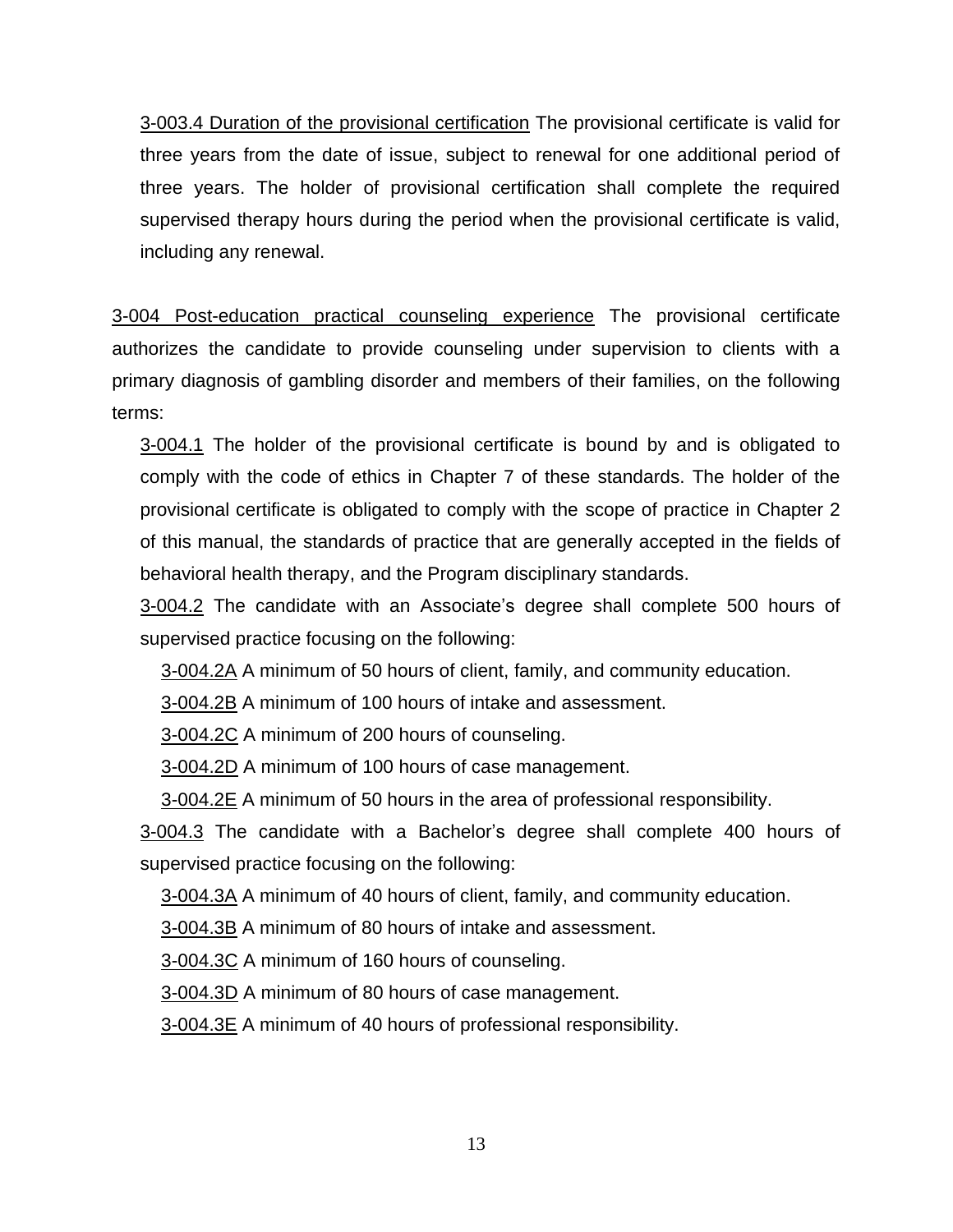3-004.4 The candidate with a Master's degree shall complete 200 hours of supervised practice focusing on the following:

3-004.4A A minimum of 20 hours of client, family, and community education.

3-004.4B A minimum of 40 hours of intake and assessment.

3-004.4C A minimum of 80 hours of counseling.

3-004.4D A minimum of 40 hours of case management.

3-004.4E A minimum of 20 hours of professional responsibility.

3-005 Standards for supervision The candidate must accept supervision by the approved supervisor who has been assigned by the Certification Advisory Board, with whom the candidate will engage for supervised practice. The supervisor shall be a Nebraska certified disordered gambling counselor who has completed the Programapproved supervisor training course, selected by the Certification Advisory Board.

3-005.1 Supervision shall be provided for one out of ten of the hours of supervised practice required under sections 3-004.2-.4

3-005.2 Methods of supervision shall include, but are not limited to, individual supervisory sessions, formal case staffing and conjoint/co-therapy sessions.

3-005.3 Supervision may be performed by distance audio-visual communications methods. Supervision shall be directed toward promoting professional growth, protecting the welfare of clients, monitoring counselor performance, and empowering the counselor.

3-005.4 Arranging for the supervision of practical experience hours The Program shall arrange a contract for supervision. The provisional counselor and the supervisor shall arrange the specific dates, times and methods of supervision, and complete the Commission-approved documentation of the record of the supervision, including the supervision logs, verification and evaluation forms.

3-005.5 Evaluation by the supervisor The supervisor shall complete Commissionapproved evaluation forms rating the applicant's disordered gambling counseling knowledge and skills.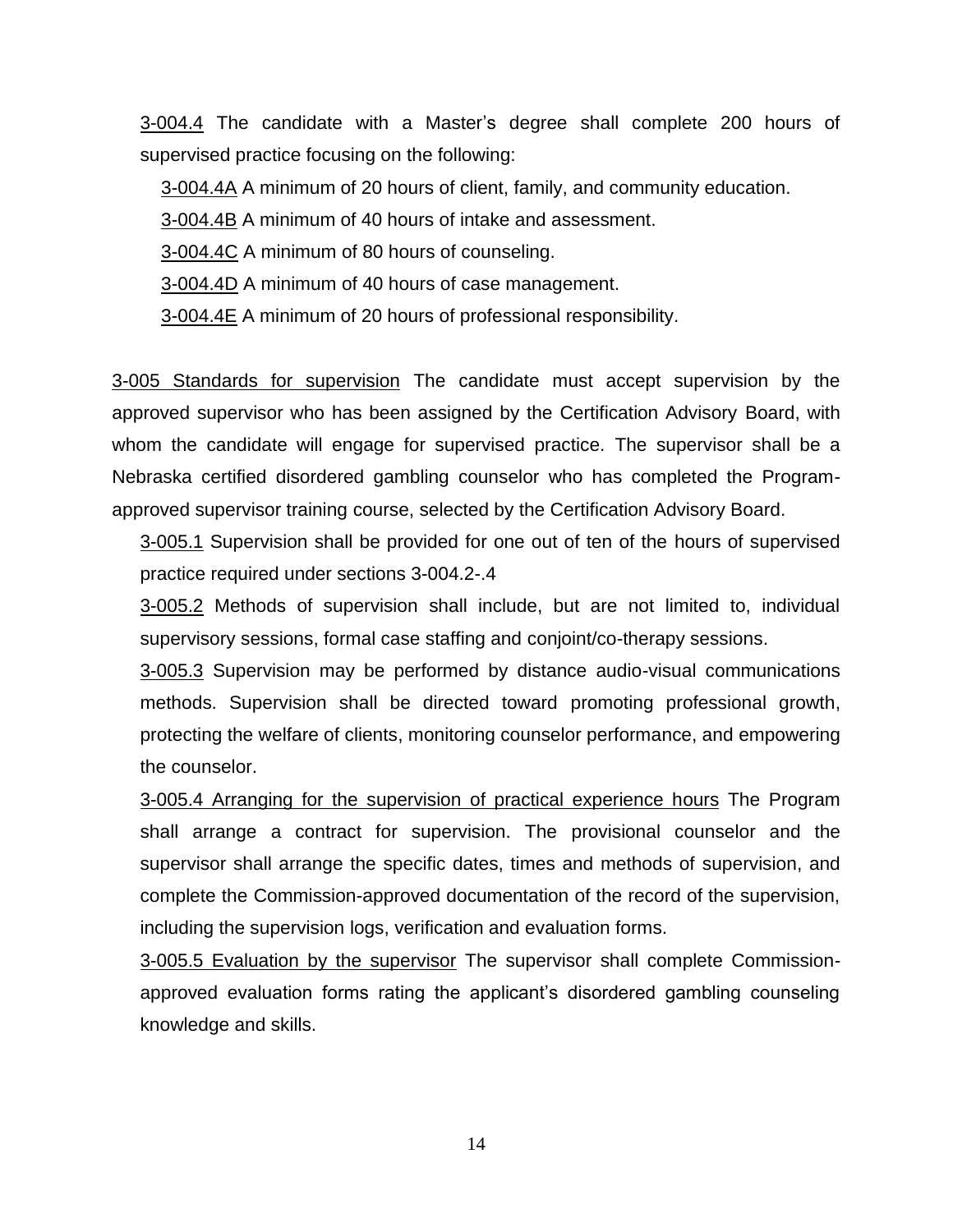#### 3-006 Application for certification

The application process for certification of Certified Disordered Gambling Counselors in this category who have completed the supervised post-education practice includes review of supervised practice experience, and proof of education.

3-006.1 The applicant shall apply to the Certification Advisory Board on the forms prescribed by the Commission with supporting documentation.

3-006.2 The supporting documentation shall include certificates and diplomas verifying post-secondary education, result of the test required in 3-002.8, the supervision logs, verification and evaluation forms verifying that the applicant has received a score of 3 or better on 27 out of 30 measures on the Board-approved supervisor's scoring document.

3-006.3 The effective date of the application is the date of receipt by the Board. This date is used when calculating counseling experience, education, and training. Only counseling experience, education, and training gained prior to this date, and verified by documents included in the application, will be considered.

3-006.4 The Board may request additional information or clarification in writing and/or in person.

3-006.5 Upon completing its review of the written application and supporting documents, the Board shall issue its recommendation to the applicant. If the Board's recommendation is unfavorable, the reasons shall be specified in writing.

3-006.6 Unfavorable recommendation An applicant receiving an unfavorable recommendation by the Board may ask permission to supply additional documentation to satisfy the Board's concerns.

3-006.7 Issuance of the Certificate The Certification Advisory Board shall forward the application and the Board's recommendation for approval of the application to the Commission for consideration at its next regular meeting. The certificate of Certified Disordered Gambling Counselor will be effective when issued by the Commission and remain in effect until September 1 of the even-numbered year following the date of initial certification.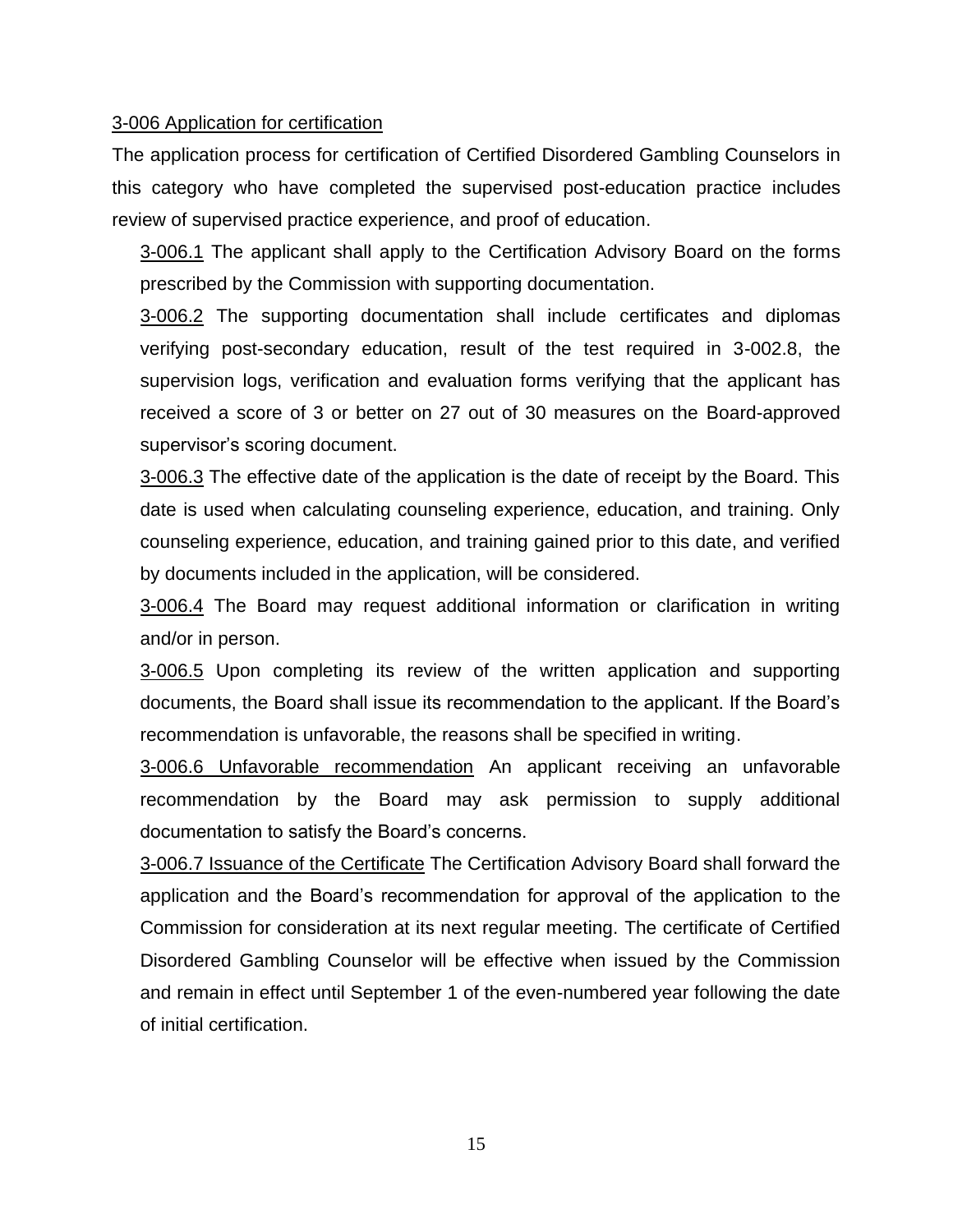### CHAPTER 4 CERTIFICATION OF COUNSELORS: CURRENT NEBRASKA-ISSUED MENTAL OR BEHAVIORAL HEALTH LICENSE

Candidates for certification who have a current Nebraska-issued license in the categories of LMHP, LIMHP, LADC or Licensed Psychologist shall comply with the following requirements to become a Certified Disordered Gambling Counselor.

4-001 Current license status The candidate shall submit verification of current Nebraska licenses and post-secondary education to the Commission to confirm eligibility to proceed under this chapter.

4-002 Education on Addiction to Gambling Candidates in this category shall complete the following education on addiction to gambling:

4-002.1. Twelve credit hours in basic disordered gambling knowledge. Basic knowledge shall consist of education in the history and social impact of gambling in the U.S., the historical and theoretical approaches to treating disordered gamblers, and the predominant effects of disordered gambling on the client and family.

4-002.2 Twelve credit hours in treatment of families affected by gambling disorder, including education on general family dynamics, effects of disordered gambling on family systems, and facilitating appropriate changes as related to the disordered gambling.

4-002.3 Six credit hours in education which promotes understanding of legal, financial, and occupational issues related to disordered gambling and effective resources to appropriately resolve these issues.

4-002.4 Upon completion of the education classes the candidate shall take the Commission-approved knowledge test. A passing score on the test is required. A candidate who does not pass the examination the first time may retake the examination one time.

4-003 Post-education practical counseling experience After completing the education required in 4-002, candidates in this category will be eligible for provisional certification as a disordered gambling counselor pending final certification and are allowed to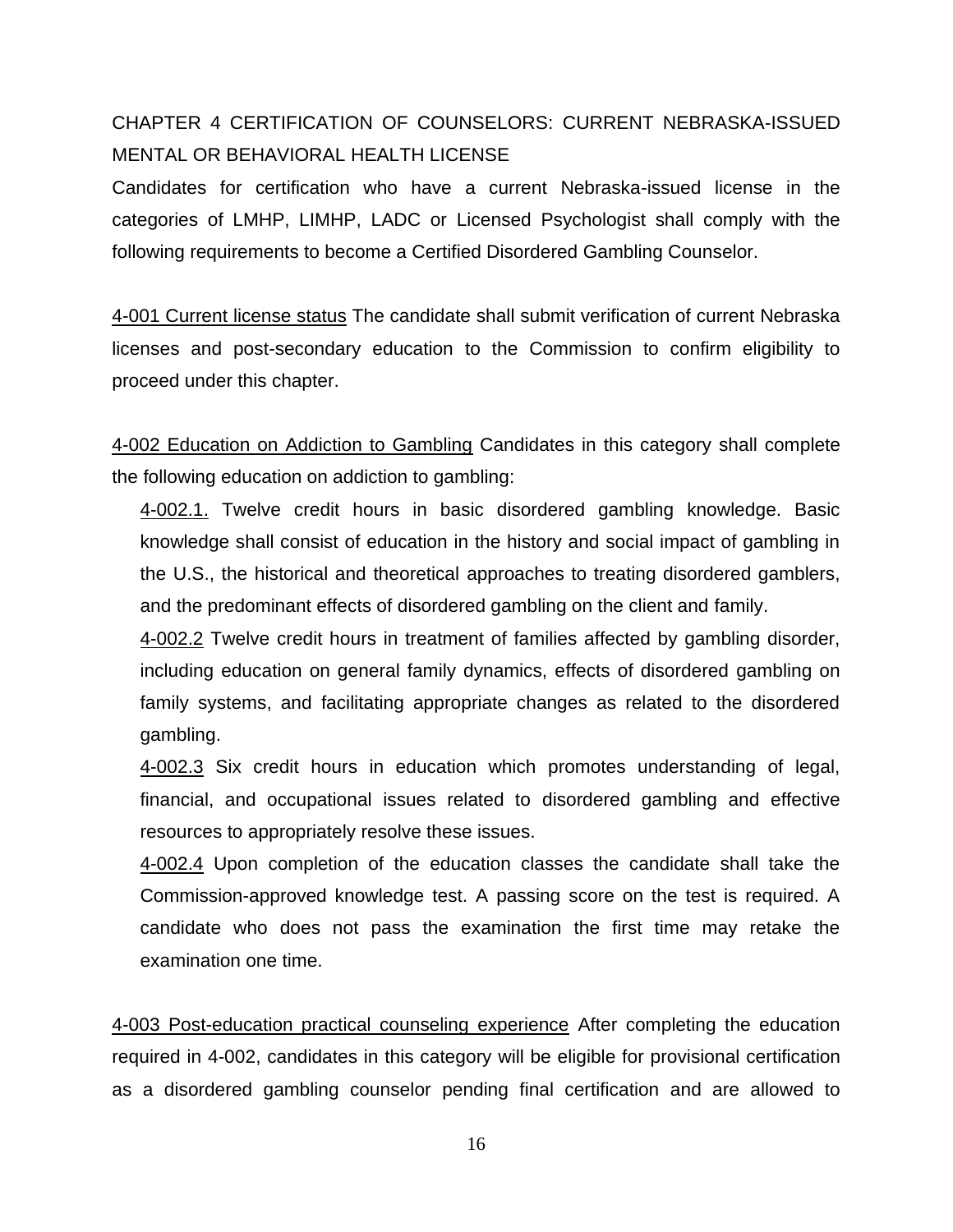perform therapy services under contract with the Commission. These candidates must participate in a series of four or more clinical calls as follows:

4-003.1 Clinical calls shall occur during the 12-month period beginning with admission of the candidate's first disordered gambling client.

4-003.2 The calls shall be moderated by a certified counselor designated by the Certification Advisory Board. The moderator shall arrange the timing of the calls, identify other participants, and guide the discussion. The goal shall be to enhance understanding of gambling disorder as it presents in a client's case and promote collaboration among experienced counselors to improve the quality of care offered to clients of the Nebraska Gamblers Assistance Program.

4-003.3 The candidate for certification shall present a client's case for discussion during the clinical call. The case presentation shall include the bio/psycho/social background of the client; diagnostic impression; treatment plan; progress in therapy; and other relevant information.

4-003.4 No individual-identifying personal information about the client shall be disclosed.

4.003.5 No participant in the clinical calls other than the candidate for certification shall assume professional responsibility for the client's care.

4.003.6 Upon completion of the series of clinical calls, the moderator shall submit a summary letter to the Certification Advisory Board vouching for the candidate's knowledge and understanding of addiction to gambling and counseling methods.

#### 4-004 Application for certification

Upon completion of the one-year clinical calls required by 4-003, the candidate may apply for certification.

4-004.1 The application form is prescribed by the Commission. The applicant shall submit the application and supporting documentation to the Certification Advisory Board.

4-004.2 The supporting documentation shall include the summary letter from the clinical call moderator vouching for the candidate's knowledge and understanding of addiction to gambling and counseling methods, certificates and diplomas verifying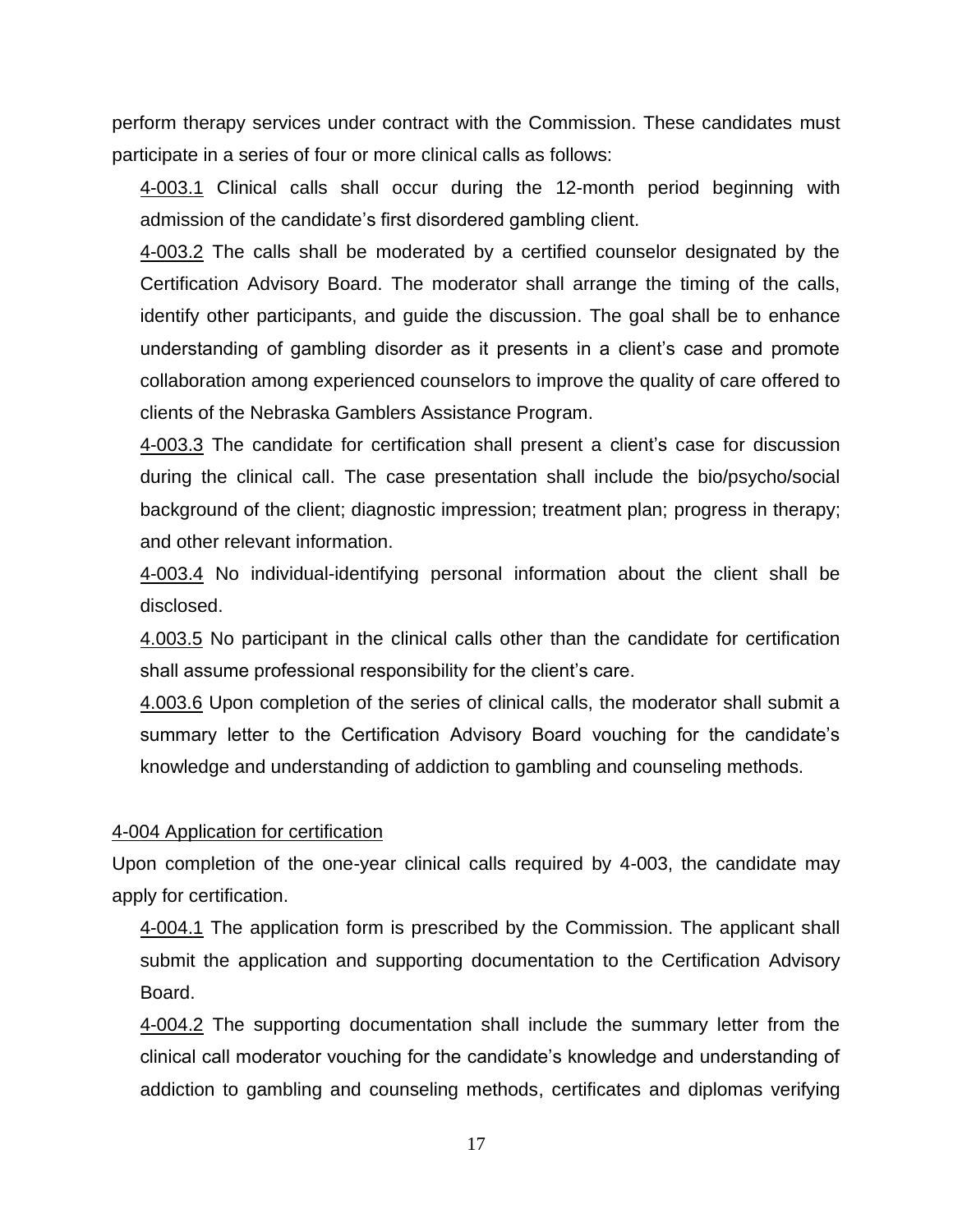post-secondary education, and the results of the Commission-approved test required in 4-002.

4-004.3 The effective date of the application is the date of receipt by the Board. This date is used when calculating counseling experience, education, and training. Only counseling experience, education, and training gained prior to this date, and verified by documents included in the application, will be considered.

4-004.4 The Board may request additional information or clarification in writing and/or in person.

4-004.5 Upon completing its review of the written application and supporting documents, the Board shall issue its recommendation to the applicant. If the Board's recommendation is unfavorable, the reasons shall be specified in writing.

4-004.6 Unfavorable recommendation An applicant receiving an unfavorable recommendation by the Board may ask permission to supply additional documentation to satisfy the Board's concerns.

4-004.7 Issuance of the Certificate The Certification Advisory Board shall forward the application with supporting documentation and the Board's recommendation for approval of the application to the Commission for consideration at its next regular meeting. The certificate of Certified Disordered Gambling Counselor will be effective when issued by the Commission and remain in effect until September 1 of the evennumbered year following the date of initial certification.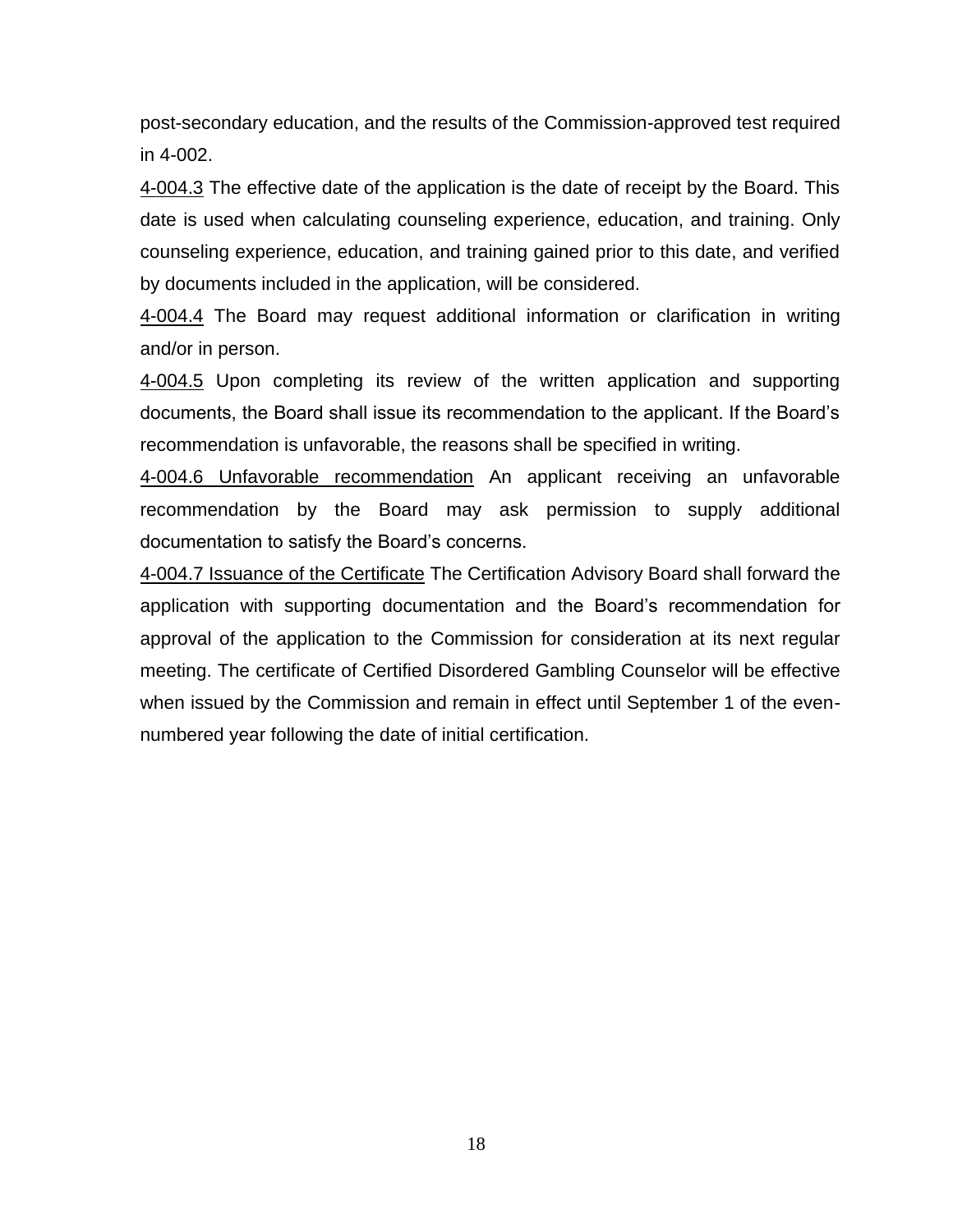#### **CHAPTER 5 MISCELLANEOUS**

5-001 Reciprocal Certification An applicant holding current certification issued by the International Gambling Counselor Certification Board is eligible for certification in Nebraska by reciprocity, with no additional education, testing or practical experience requirements. An applicant for certification by reciprocity shall submit proof of current licensure and certification and a letter of recommendation by an International Gambling Counselor Certification Board Approved Clinical Consultant. The applicant shall submit documentation to the Certification Advisory Board, which shall issue its recommendation to be considered by the Commission at its next regular meeting.

5-002 Code of Ethics All applicants for certification shall attest to having read and agreed to be bound to the code of ethics set forth in these standards and sign a statement to that effect as part of the application process.

5-003 Permanent Program Records All application materials are the property of the Program and will not be returned to the applicant.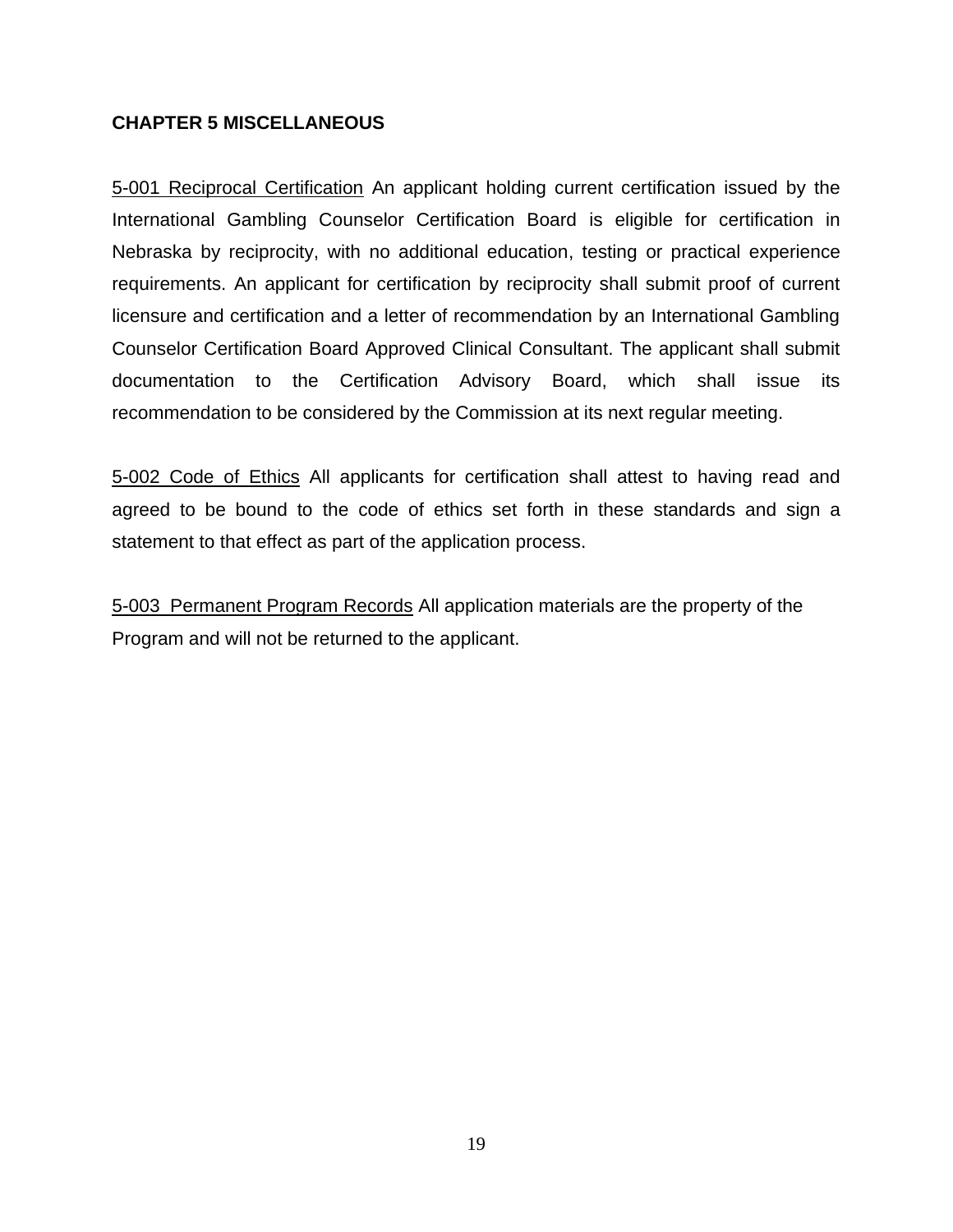#### **CHAPTER 6 CERTIFICATE MAINTENANCE AND RENEWAL**

Counselor certificates are in effect for two years, ending in the even-numbered year. Certified counselors are required to complete continuing education trainings as specified in this chapter during the period the certificate is in effect. Proof of continuing education is presumptive proof of continued competency.

6-001 Certification Period The Counselor certificate is in effect until August 31 of the even-numbered year following the date of issuance, and is renewable upon meeting the renewal requirements in these standards. A certificate issued after August 31 of an even-numbered year shall be valid until August 31 of the next even-numbered year.

#### 6-002 Certificate Renewal Procedures

6-002.1 The Program will send each certificate holder a renewal notice no later than 30 days prior to the expiration date of the certificate.

6-002.2 The notice will be sent to the certificate holder's address as noted in the records of the Program and may be sent electronically. It is the responsibility of the certificate holder to notify the Program in writing of any name and/or address change.

6-002.3 Non-receipt of the renewal notice does not release the certificate holder from responsibility for certificate renewal.

6-002.4 Applications for renewal shall be sent to the Program office prior to the date of certification expiration. Applications shall be submitted on forms and in the format prescribed by the Program. The requirement for a written renewal application may be waived.

6-002.5 Failure to pay a renewal fee, if applicable, or provide documentation of the required continuing education constitutes non-renewal of certification, and the certificate is deemed to be lapsed, or expired, unless a waiver of, or extension of time to complete continuing education hours, has been granted, or the certificate is placed on inactive status.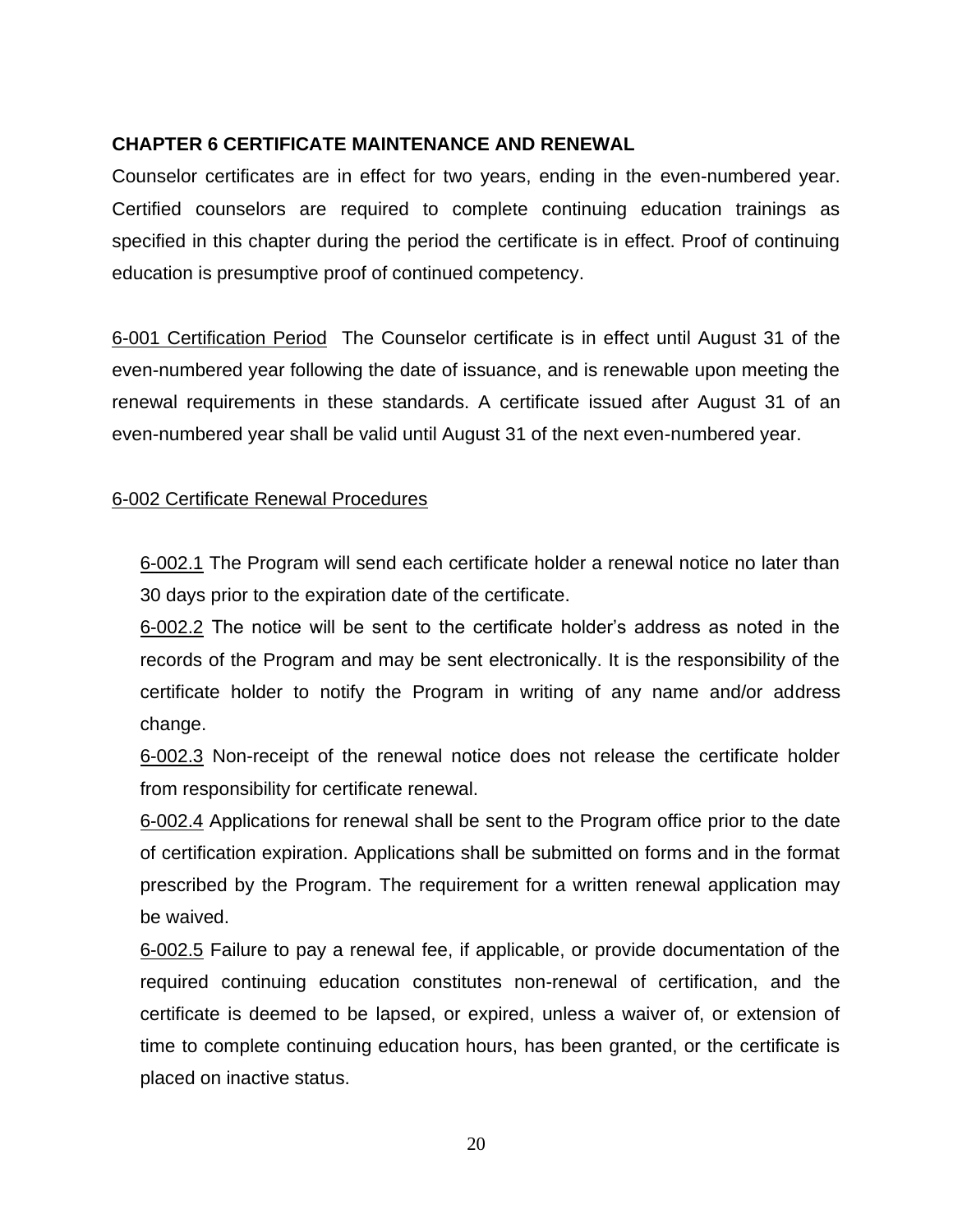#### 6-003 Continuing Education Requirements for Certificate Maintenance and Renewal

#### 6-003.1 General Requirements

6-003.1A Certificate holders shall complete Program-approved continuing education during the two-year certification period. A total of 32 credit hours are required for certificate holders with no Nebraska-issued LMHP, LIMHP, LADC or Licensed Psychologist license and less than 5 years of experience as a counselor of addicted gamblers. A total of 24 credit hours are required for certificate holders with a current Nebraska-issued LMHP, LIMHP, LADC or Licensed Psychologist license, or, in the absence of such a license, 5 or more years of experience as a counselor of addicted gamblers. Specific requirements are:

6-003.1A.1 On topics that are specifically related to disordered gambling: (1) at least 16 hours for certificate holders with less than 5 years of experience, or (2) at least 12 hours for certificate holders with 5 years or more of experience. In either instance, at least 2 hours of ethics shall be included.

6-003.1A.2 On topics in addictions, psychology, sociology, or a field relevant to the enhancement of skills needed to perform disordered gambling counseling: (1) up to 16 hours for certificate holders with less than 5 years of experience, or (2) up to 12 hours for certificate holders with 5 years or more of experience.

6-003.1A.3 A maximum of 25% of required hours per certification period may be for presentation of approved continuing education programs. A presenter may receive credit for only the initial presentation if the presentation is repeated during a certificate period.

6-003.1A.4 The continuing education hours required for renewal will be reduced in proportion to the fraction of the two-year certification period for a certificate holder whose certificate was granted with less than two years remaining before the renewal date.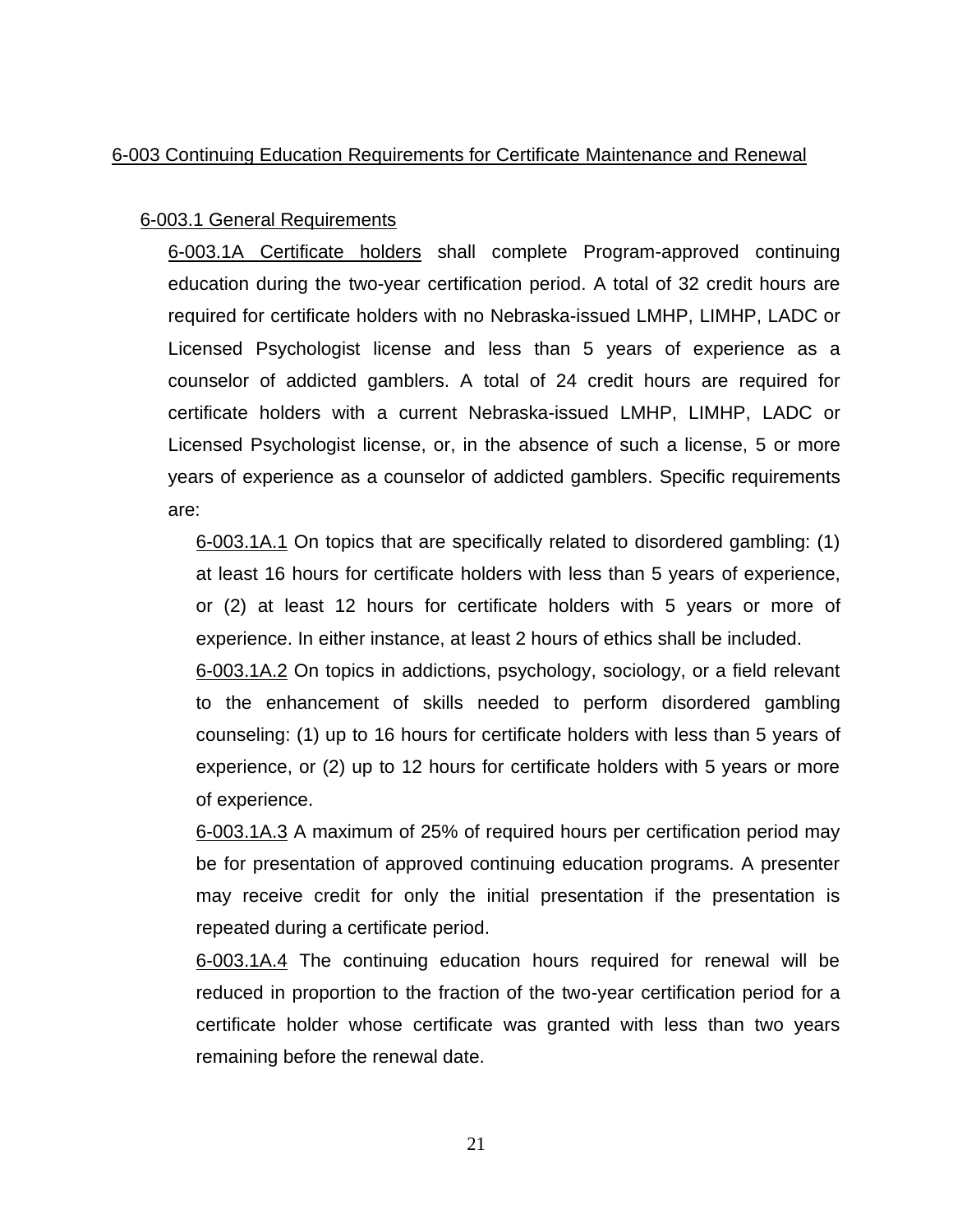6-003.1B Provisional certificate holders shall complete Program-approved continuing education during the provisional certification period, as follows:

6-003.1B.1 At least 6 hours each year on topics that are specifically related to disordered gambling.

6-003.1B.2 At least 2 hours of ethics each year, in addition.

6-003.1B.3 The first year during which continuing education hours required for maintenance of a provisional certificate shall begin on the date the provisional certificate is issued, and shall continue on the anniversary of the issue date in later years.

#### 6-004 Approval of Continuing Education Training

6-004.1 Application Eligibility Applications for approval of continuing education programs shall be submitted to the Program as follows:

6-004.1A A certificate holder shall submit an application for approval of a college or university course or a self-directed study.

6-004.1B A certificate holder shall submit an application for approval of programs presented outside the State of Nebraska.

6-004.1C Gambling-specific education provided by the National Council on Problem Gambling will be accepted as continuing education hours.

6-004.1D Continuing education sponsored by the Commission or recommended by the Certification Advisory Board or by the Program administrator will be accepted as continuing education hours.

6-004.2 Approval Criteria for Continuing Education Programs To be approved, a continuing education program shall meet the following criteria:

6-004.2A A program may be by in-person instruction, web-based virtual instruction, or intentional study of current literature concerning gambling and addiction to gambling.

6-004.2B A program's content shall be at a level which contributes to the development of the clinical knowledge and skills of a Counselor.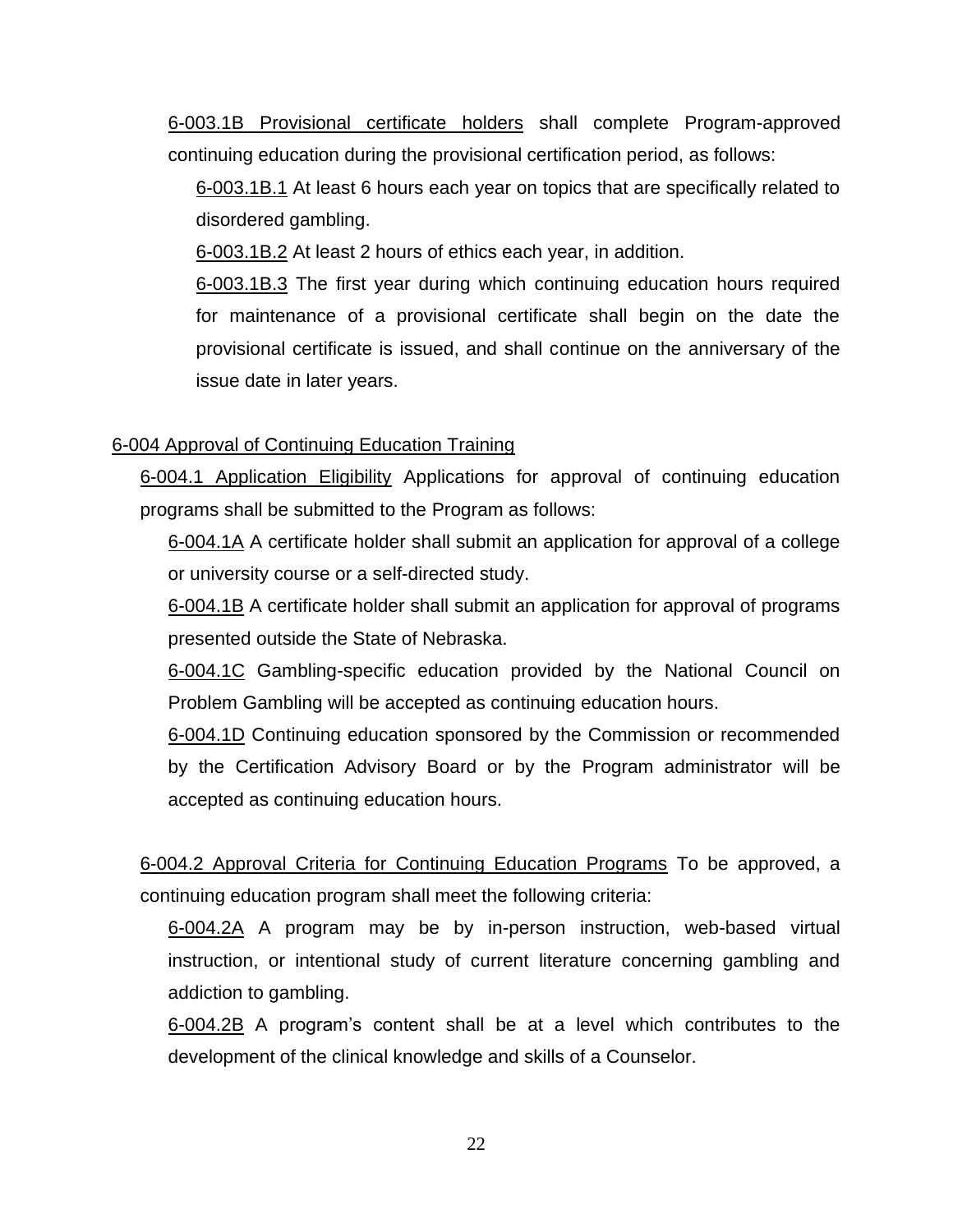6-004.2C Presenters of programs and authors or publishers of literature and web-based virtual instruction shall be qualified by education, experience, or training.

6-004.2D The program shall be open or available to all Counselors certified by the Program.

6-004.2E An application for approval of a continuing education program, including a self-study course, shall describe the content of the course, identify the authors or presenters by name and credentials, dates of presentation, and the expected length of time to complete the course.

6-005 Certificate Holder Responsibility for Documentation of Continuing Education The certificate holder is responsible for:

6-005.A Verifying that a continuing education program is approved by the Commission.

6-005.B Maintaining documentation of attendance and/or completion of approved continuing education programs.

6-005.C Maintaining documentation of presentation of an approved continuing education program.

6-005.D The certificate holder shall maintain records of continuing education for a period of two years after the end of each two-year certificate cycle. The records shall verify the program content; name of presenter, author or publisher; date of the program; amount of continuing education credit claimed; and sufficient information to permit audit. The certificate holder shall make the records available for audit upon request by the Certification Advisory Board or the Program Director.

#### 6-011 Waiver or Extension of Time to Complete Continuing Education

6-011.1 Waiver at individual request The Program may waive the continuing education requirements in whole or in part, or extend the time to complete continuing education requirements for any two-year certification period, when a certificate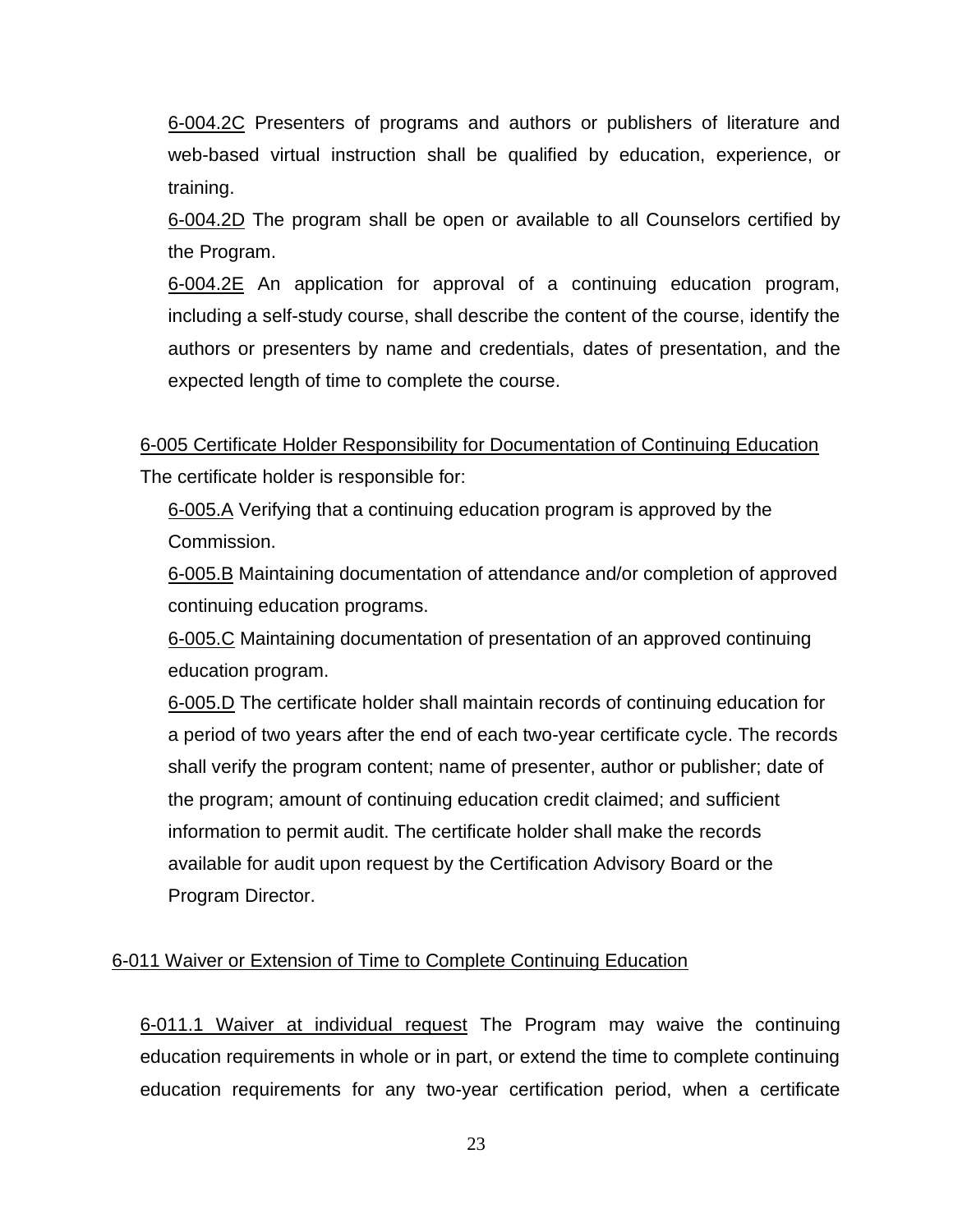holder submits documentation that extenuating circumstances beyond his or her control prevented him or her from completing the requirements. Extenuating circumstances include that the certificate holder has:

6-011.1A Been in the service of the regular Armed Forces of the United States during any part of the certification period;

6-011.1B Been suffering from a serious or disabling illness or physical disability which prevented completion of the required number of continuing education hours during the certification period; or

6-011.1C Encountered other unforeseen circumstances beyond the certificate holder's control that prevented completion of the continuing education hours during the certification period.

6-011.2 Denial of waiver or extension The Program will not grant a waiver or extension of time to complete continuing education if the basis for the request is an employer's unwillingness to pay for training, give time off from work, change of employment or unemployment, or training not available in immediate geographic area.

6-011.3 Application Any certificate holder who seeks a waiver or extension of time to complete continuing education shall make an application to the Program before the certificate expiration date. Applications shall be postmarked on or before the date of certificate expiration. The certificate holder shall submit a completed application for a waiver or extension of time to complete continuing education supported by one of the following:

6-011.3A Official documentation stating dates of service of regular Armed Forces of the United States.

6-011.3B A statement from the treating physician(s), stating that the certificate holder was injured or ill, the duration of the injury or illness, and the recovery period that the certificate holder was unable to attend continuing education activities during that period.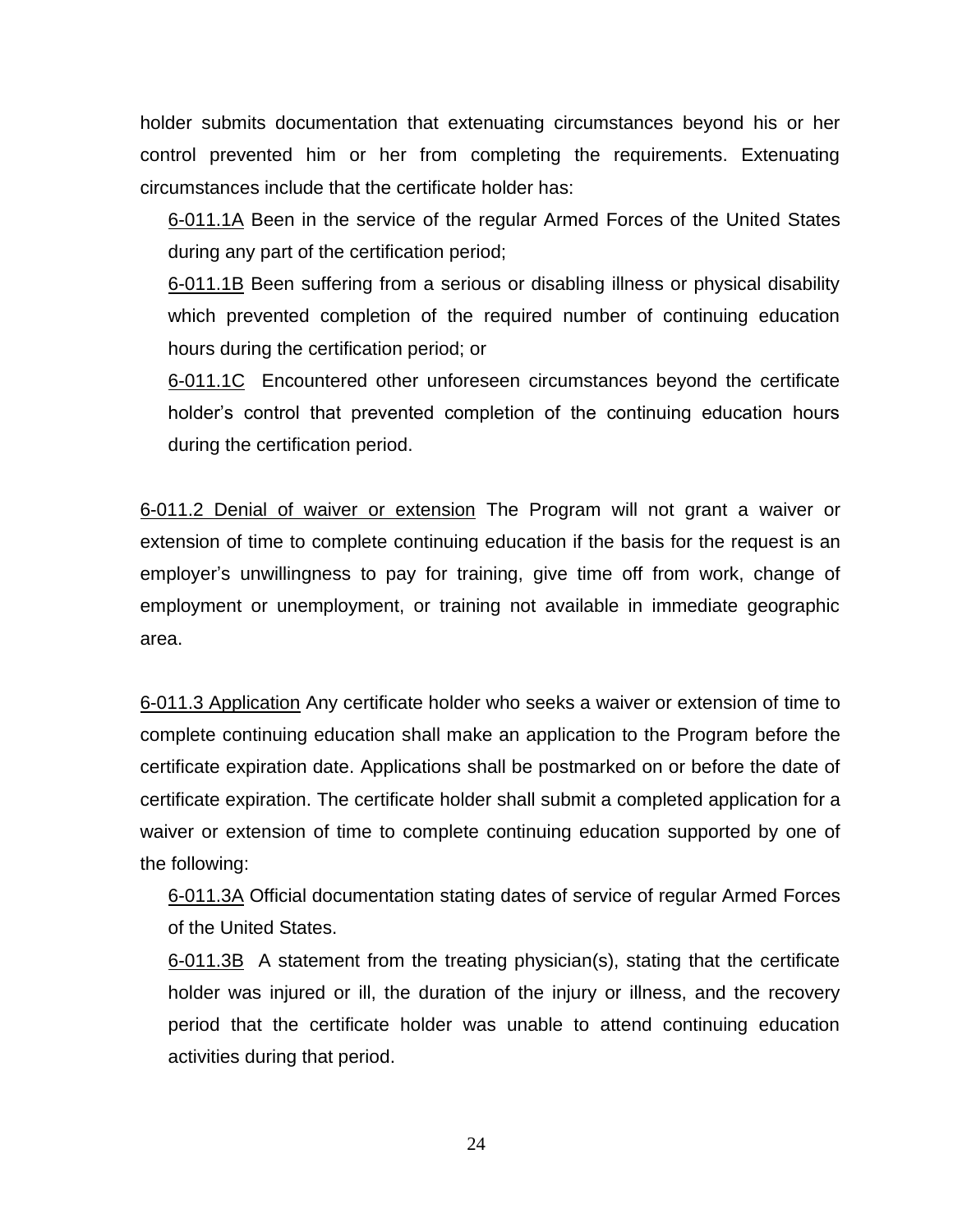6-011.3C A statement from an individual other than the certificate holder who can attest to the unforeseen circumstances that prevented the certificate holder from completing the continuing education hours. There shall be evidence of the certificate holder's intent and good faith effort to meet the continuing education requirements.

6-011.4 Answer to request for waiver or extension. The Program will notify the certificate holder in writing of the approval or denial of the request for a waiver or extension of time to complete continuing education within 30 days of receipt of the application.

6-011.4A If the Program grants an extension of time to complete continuing education requirements, it will be for a specified period of time not to exceed six months. The certificate holder shall meet any conditions that may be prescribed by the Program in granting the extension.

6-011.4B If the Program denies the application for a waiver or extension of time to complete continuing education requirements, the notice shall be sent by certified mail, and set forth the reasons for denial. The applicant may contest this decision by following the procedures in these standards.

6-012 Blanket waiver or extension. The Commission may on request or on its own initiative waive any of the continuing education requirements in this chapter, extend duration of certificates, or take any other decision regarding the requirements of this chapter it deems necessary at the time.

#### 6-013 Inactive Status

6-013.1 A Counselor who is not currently practicing disordered gambling counseling in the State of Nebraska is eligible to apply for inactive status.

6-013.2 A certificate holder who seeks inactive status may make an application to the Program at any time before expiration of their current certificate.

6-013.3 The certificate holder shall submit documentation verifying non-practice and the inactive status fee, if applicable.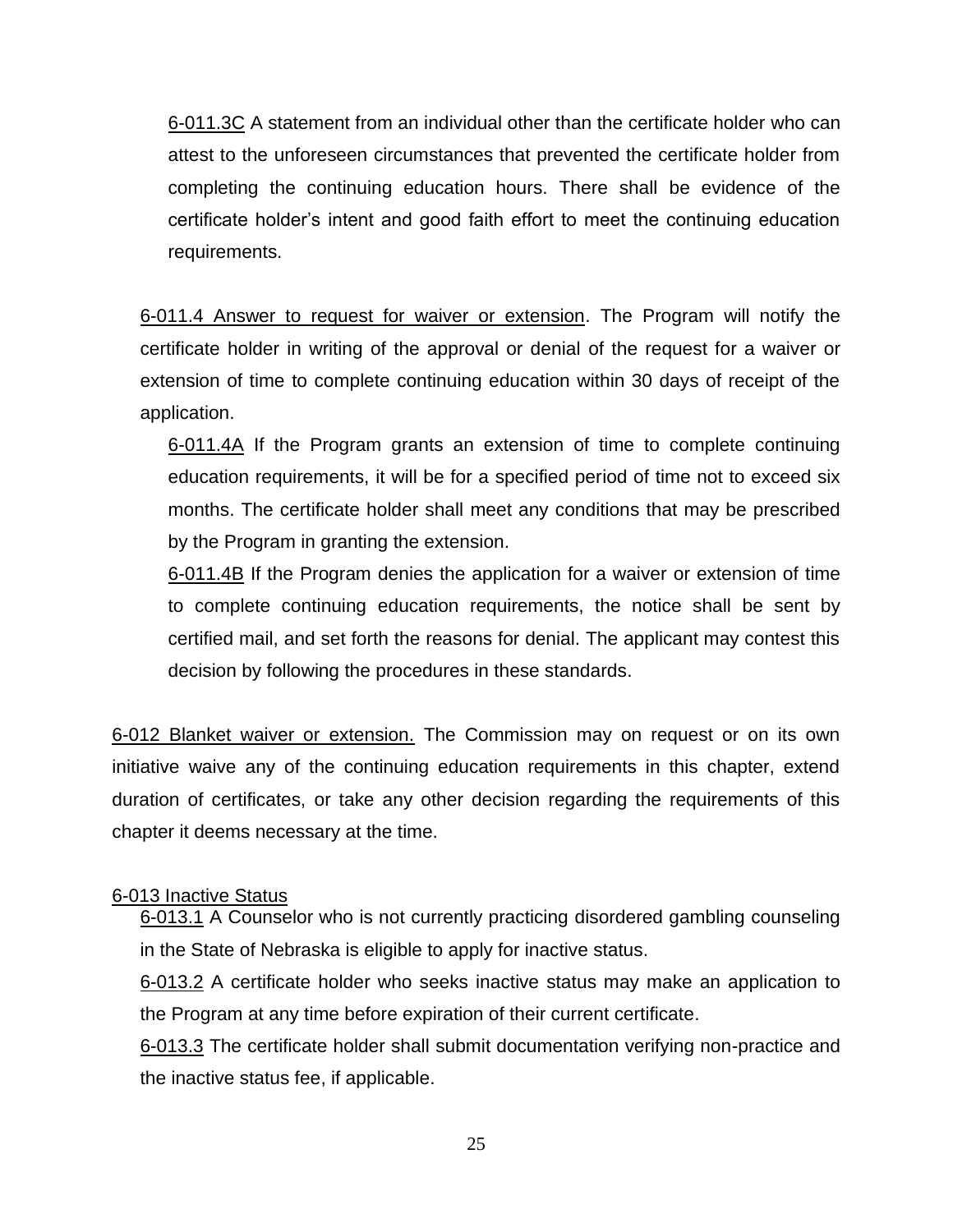6-013.4 A certificate holder who is granted inactive status shall complete 12 hours of continuing education during each two years, with 6 hours specific to gambling and 6 hours in a related field. The requirements for acceptable continuing education in this chapter shall apply to this rule.

6-013.5 If the Commission denies the application for inactive status, the notice will be sent by certified mail and set forth the reasons for denial.

6-014 Appeal of Program Decision A counselor may appeal a Program decision to deny renewal, waive continuing education requirements, extend the time to complete continuing education, or allow inactive status, by written request as follows:

6-014.1 The appeal request shall be submitted to the Program director within 30 days after the decision. The request shall include specific grounds for appeal of the decision.

6-014.2 The Program director shall present the appeal to the Certification Advisory Board within thirty days after receipt. The Board shall respond to the appeal within thirty days, and its decision shall be final.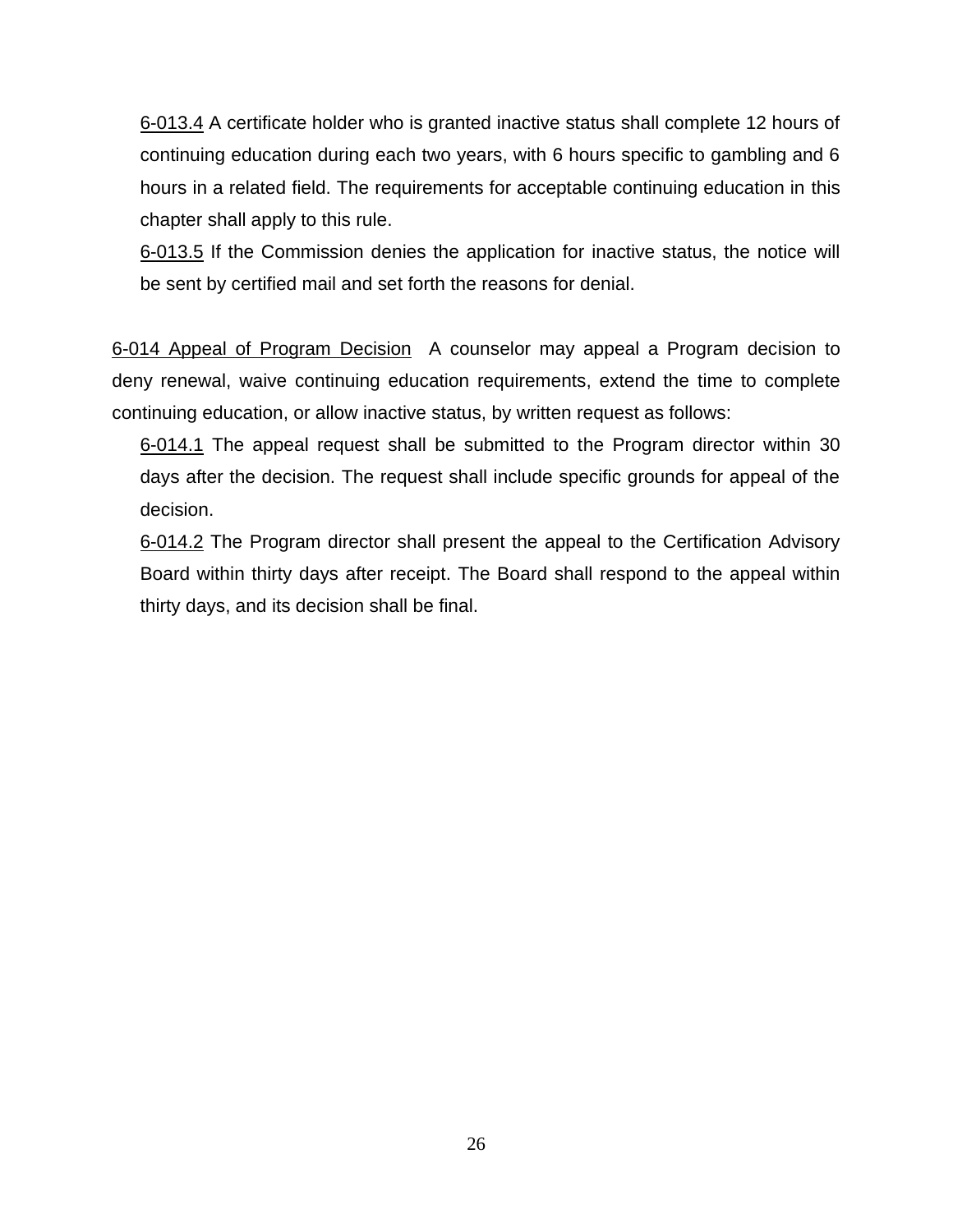#### **CHAPTER 7 CODE OF ETHICS AND DISCIPLINARY PROCEDURES**

#### 7-001 Code of Ethics

#### **All Certified Disordered Gambling Counselors shall:**

1. Provide and support the highest quality of care in the recovery of all clients served which shall include referring or releasing a client to other health professionals or services, if that is in the client's best interest.

2. Respect the unique characteristics of the professional counseling relationship which demands sound, non-exploitative inter-personal transactions between client and counselor.

3. Respect the therapeutic needs of the client by not engaging in a personal or sexual relationship with the client.

4. Respect the therapeutic needs of the client by not conducting any business or political transactions with the client that may jeopardize their recovery.

5. Adhere to a strict policy of non-discrimination based on race, disability, appearance, religion, age, sex, intelligence, sexual orientation, national origin, marital, economic, educational, or social status.

6. Respect the basic human rights of all clients, including their right to make their own decisions, to participate in any plans made in their interests, and to reject services unless a court order stipulates otherwise.

7. Adhere to the legal requirements for confidentiality of all records, materials, and communications regarding clients, their families and significant others.

8. Assess their own personal and professional strengths and limitations, biases and effectiveness on a continuing basis. Strive for self-improvement, and assume responsibility for professional growth through further education and training.

9. Respect the rights and views of colleagues and members of other professions.

10. Refrain from the abuse of mood-altering chemicals or gambling in a manner that will reflect adversely on the credibility and integrity of the profession.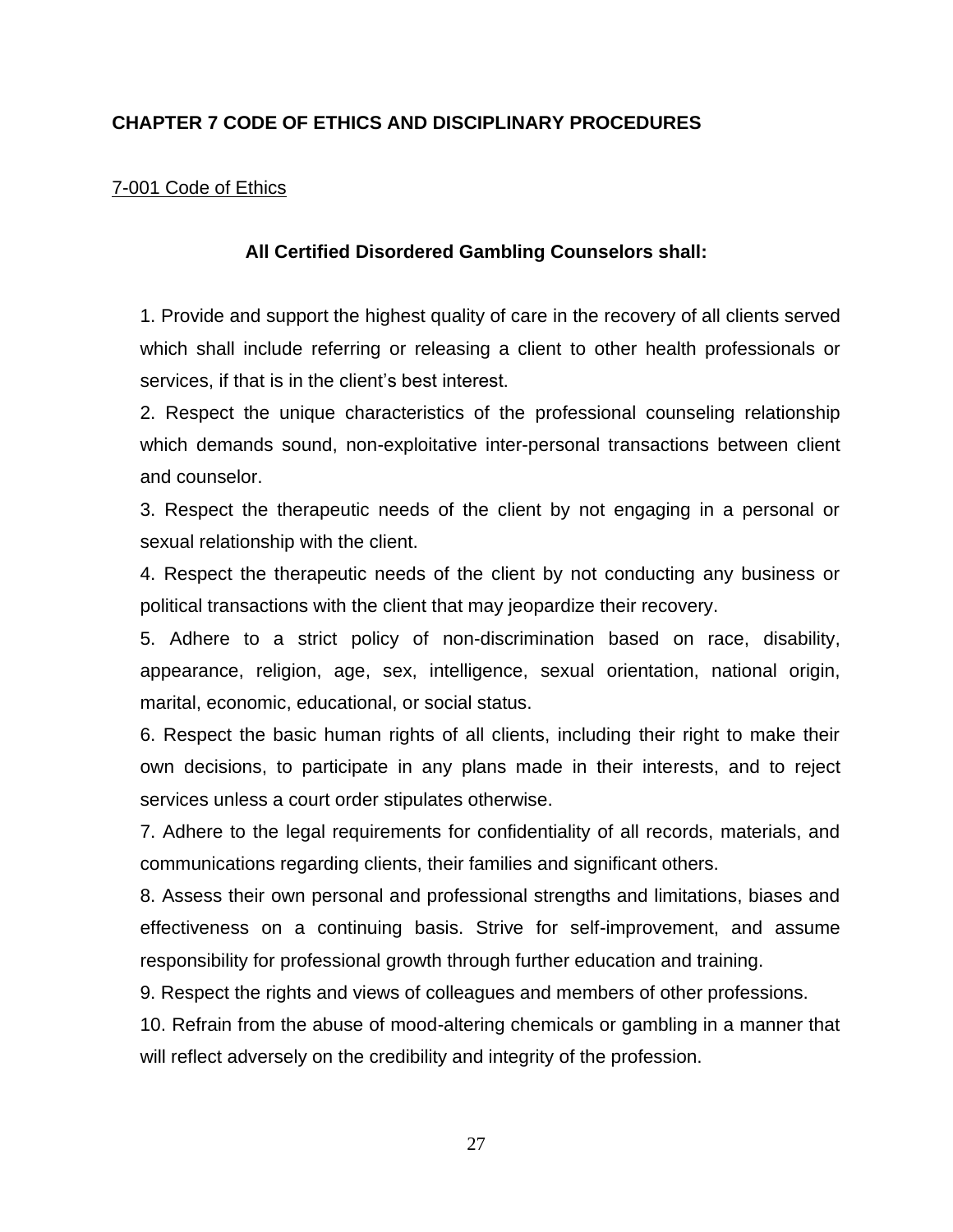11. Report evidence of incompetent, unethical, unprofessional, or illegal practice of a certified disordered gambling counselor.

7-002 Disciplinary standards: The Program may deny, refuse renewal of, limit, suspend, or revoke certification on any of the following grounds:

1. Using fraud, forgery, or misrepresentation of material facts in procuring, or attempting to procure certification, or re-certification as a counselor, or knowingly assisting another in procuring, or attempting to procure certification, or recertification using fraud, forgery, or misrepresentation of material facts.

2. Conviction of a misdemeanor or felony under state law, federal law, or the law of another jurisdiction, and which if committed within this state, would have constituted a misdemeanor or felony under state law, and which has a rational connection with the applicant's or certificate holder's fitness or capacity to practice the profession.

3. Practice of the profession while impaired by alcohol, controlled substances, narcotic drugs, or disability.

4. Practice of the profession fraudulently, beyond its authorized scope, with manifest incapacity, with gross incompetence, with gross negligence, or in a pattern of negligent conduct. Pattern of negligent conduct means a continued course of negligent conduct in performing the duties of the profession.

5. Practicing the profession of disordered gambling counseling while the individual's certificate is revoked, suspended, or in contravention of any limitation placed upon the individual's certificate.

6. Failing to adhere to the Code of Ethics.

7. Performing services in the field of practice of any profession licensed or certified by the State of Nebraska which the certificate holder is not licensed or certified to practice.

8. Action taken by another jurisdiction to deny, refuse renewal, limit, suspend, or revoke a license and/or certificate to practice disordered gambling counseling.

9. Delegating to other personnel those client-related services for which the clinical skills of a certificate holder are required.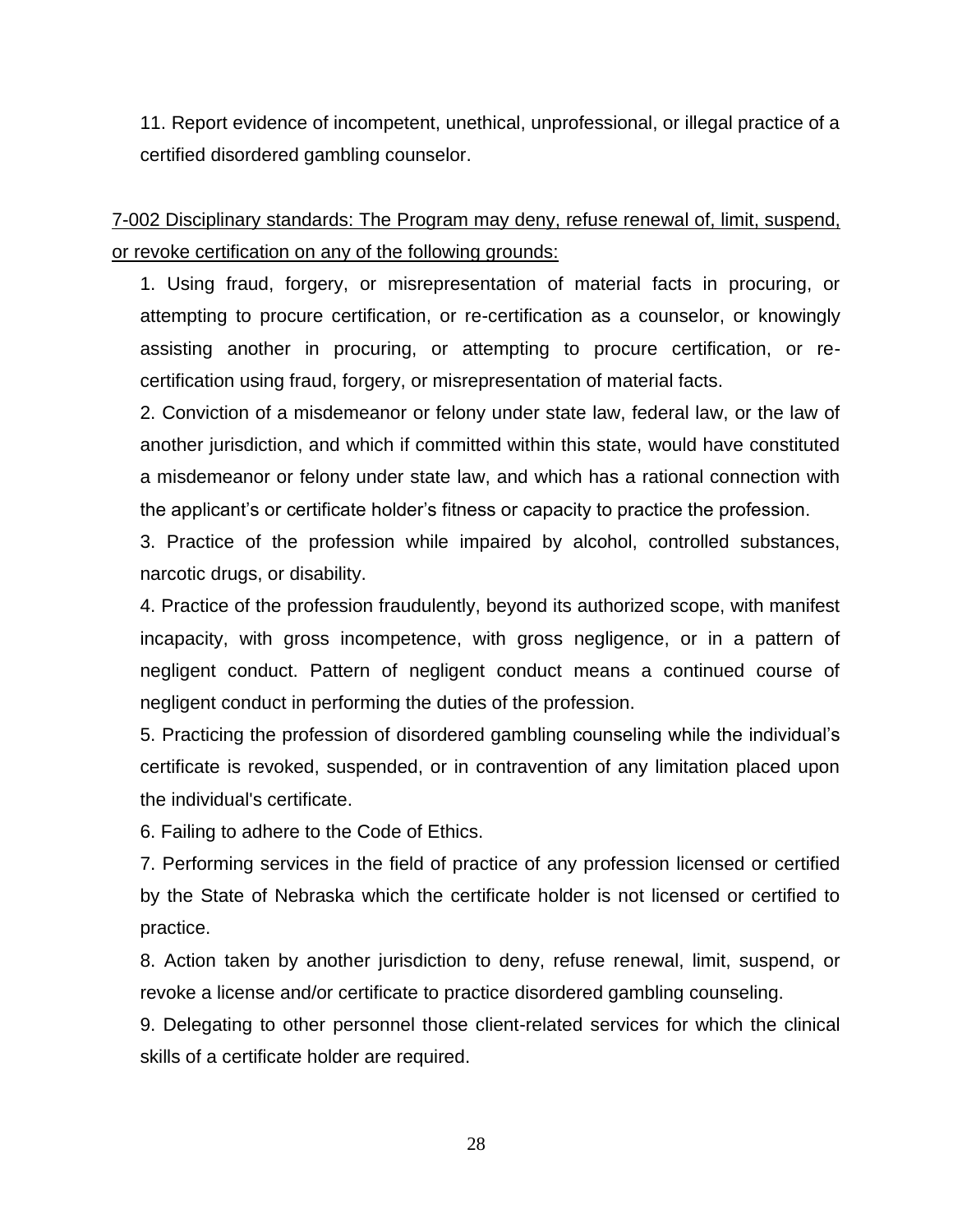10. Agreeing to split or share fees received for professional services with any person bringing or referring a client.

#### 7-003 Disciplinary Procedures

7-003.1 The complainant shall submit a written statement to the Program, which shall include:

1. The exact nature of the complaint outlining what professional or ethical standards it is alleged the certificate holder has violated.

2. Information and facts supporting the complaint including; dates, times, locations, names, and addresses of witnesses or other individuals with knowledge about the situation, and any other supporting information. All materials submitted become a part of the record and may be used in the disciplinary review process.

3. The signature of the complainant, address, and a daytime telephone number.

7-003.2 The Program may serve as the complainant in any allegation.

7-003.3 The Program Director reviews all complaints and determines whether to investigate, and in making a determination may consider factors as:

7-003.3A Whether the complaint pertains to a matter within the authority of the Program to enforce.

7-003.3B Whether the circumstances indicate that a complaint is made in good faith and is not malicious, frivolous, or vexatious.

7-003.3C Whether the complaint is timely, or has been delayed too long to justify present evaluation of its merits.

7-003.3D Whether the complainant may be a necessary witness if action is taken, and is willing to identify himself/herself and come forward to testify.

7-003.3E Whether the information provided, or within the knowledge of the complainant is sufficient to provide a reasonable basis to believe that a violation may have occurred, or to secure necessary evidence from other sources.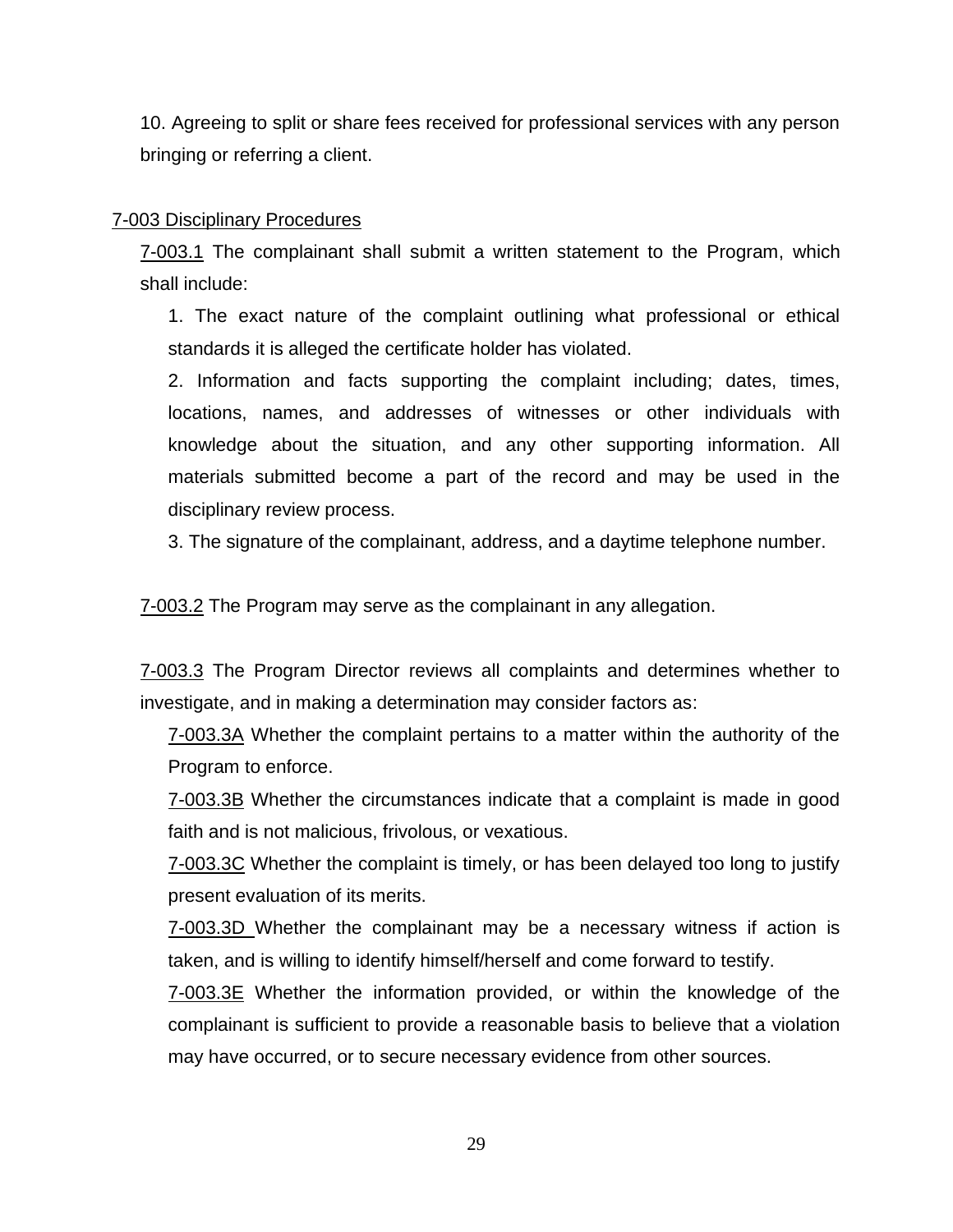7-003.4 If, after initial investigation, there appears to be a possible violation of the criminal laws of the State of Nebraska, the Program Director shall notify the appropriate authorities.

7-003.5 If, after initial investigation, there is reasonable cause to believe there may be imminent danger to the public health and safety, the Program Director may, upon written notification to the certificate holder, immediately suspend certification for a maximum of 90 days while conducting a further investigation.

7-003.6 If, after initial investigation, the Program Director determines there is insufficient documentation of an alleged violation, the case may be dismissed.

7-003.7 If, after initial investigation, the Program Director determines there is sufficient information supporting an alleged violation, a notice of allegation shall be sent by certified mail to the certificate holder. The notice will include a complete statement of the allegations.

7-003.8 The certificate holder shall respond in writing to the allegations. The response shall be received at the Program office within 20 days of the mailing of the notice.

7-003.9 Failure of the certificate holder to respond to the allegations within 20 days of receipt will be construed as agreement with the allegations, and the Program Director shall act on the certification promptly without further investigation.

7-003.10 The Program Director may conduct an additional investigation of all allegations responded to by the certificate holder.

7-003.11 Upon completion of the investigation, the Program Director shall refer the complaint, including all materials gathered during the investigation, to the Certification Advisory Board. The Board may conduct any further investigation it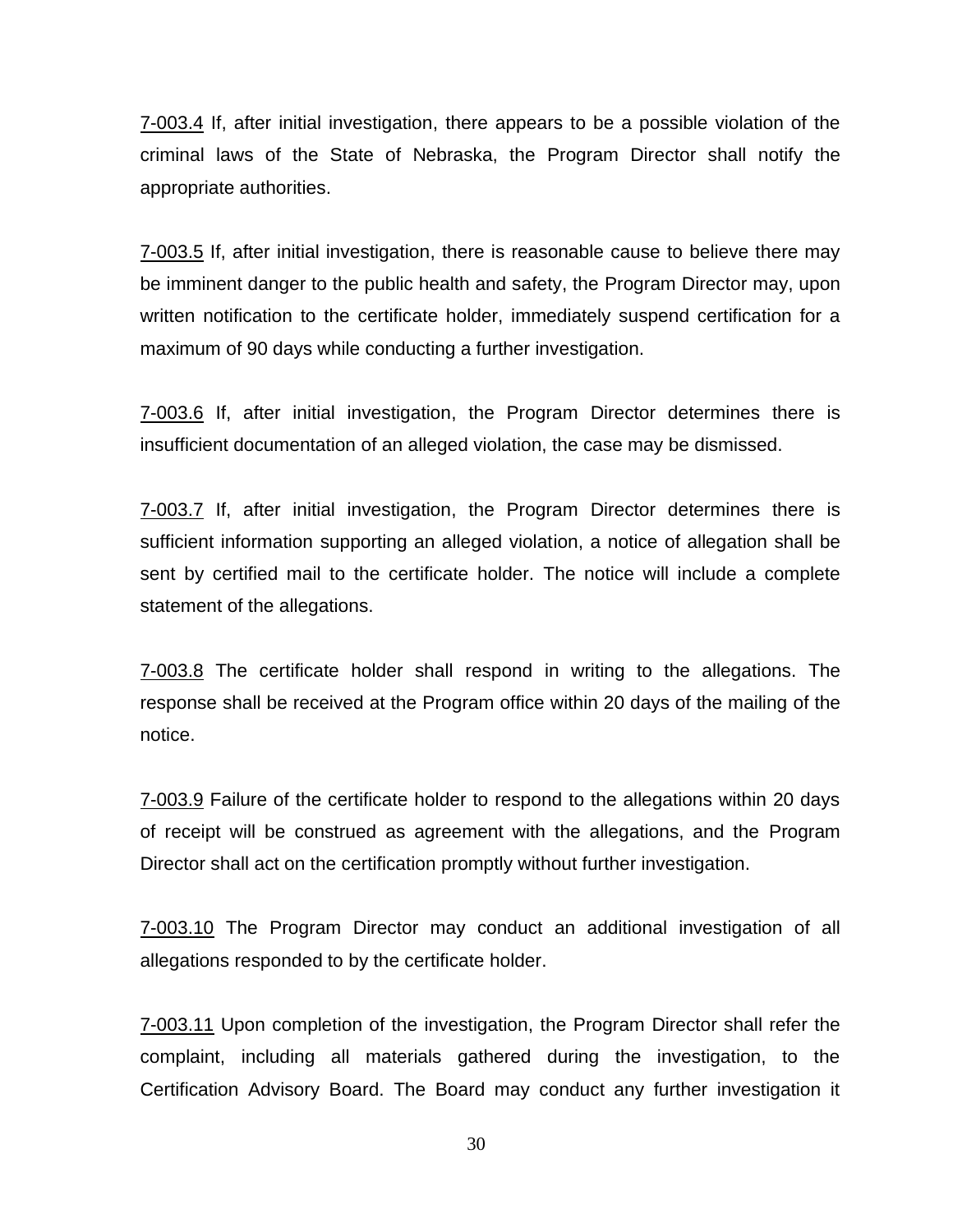finds is appropriate. Upon completing its investigation, the Board shall refer the complaint, all materials gathered during its investigation, and any recommendations for discipline, to the Commission for a final decision. The Commission may conduct such further investigation or proceedings it deems appropriate. Upon completing its investigation and review of materials submitted to it, the Commission shall issue its decision, which shall be binding.

7-003.12 Investigational materials and related records will remain confidential within the Commission except as part of a hearing contesting disciplinary action.

7-003.13 The Commission shall issue its findings by certified mail to the certificate holder.

#### 7-004 Procedure to Contest Program Decisions

7-004.1 An applicant for an initial certificate or renewal of a certificate may contest Program decisions regarding certification status.

7-004.2 The individual shall request a hearing with the Certification Advisory Board within 30 days of receipt of the denial notice. The request for hearing shall include a statement of the basis for the applicant's claim.

7-004.3 The Board may grant the applicant a hearing, deny the request for a hearing, or forward the matter to the Commission for further consideration.

7-004.4 An applicant who is aggrieved by a recommendation made by the Certification Advisory Board or by the Program Director shall be entitled to a hearing before the Commission. The request for such a hearing shall be filed with the Program Director within 30 days of receipt of the recommendation in question.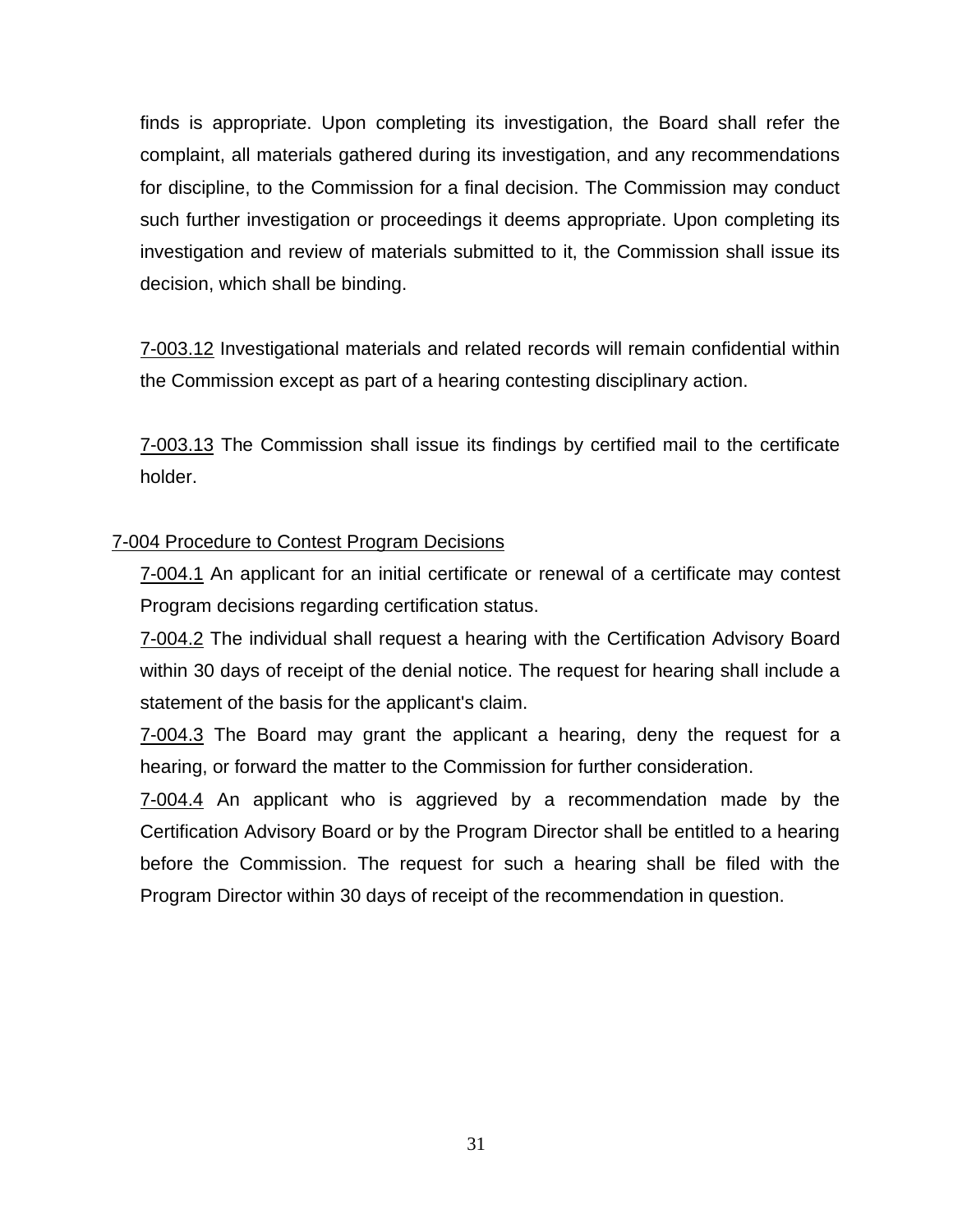#### **CHAPTER 8 PROCEDURES FOR REINSTATEMENT OF A CERTIFICATE**

8-001 Reinstatement After Inactive Status A person whose Certified Disordered Gambling Counselor certificate has been placed on inactive status may move to active status by completing the continuing education requirements in effect at the time he/she wishes to regain active status, and payment of a renewal fee, if any. The person shall submit:

1. A verified complete Application for Reinstatement.

2. The regular renewal fee, if applicable.

3. Documentation of 50 hours of Program-approved continuing education completed within a 24-month period prior to receipt of the Application for Reinstatement.

#### 8-002 Reinstatement of Certificate After Expiration

8-002.1 Reinstatement within one year of expiration. A person whose Certified Disordered Gambling Counselor certificate has expired may be reinstated by the Program within one year of expiration. The person shall submit:

1. A verified complete Application for Reinstatement.

- 2. The regular renewal fee and late fee, of applicable.
- 3. Documentation of 72 hours of Program-approved continuing education within
- 24 months prior to receipt of the Application for Reinstatement.

8-002.2 The petition for reinstatement will be presented for review and recommendation at the next meeting of the Board that is held.

8-002.3 The Program will act upon the petition for reinstatement within 90 days after review by the Board.

8-002.4 Denial by the Program of the petition for reinstatement will be issued by certified mail.

8-002.5 Following one year of expiration, an applicant shall complete the requirements for initial certification in order to be reinstated.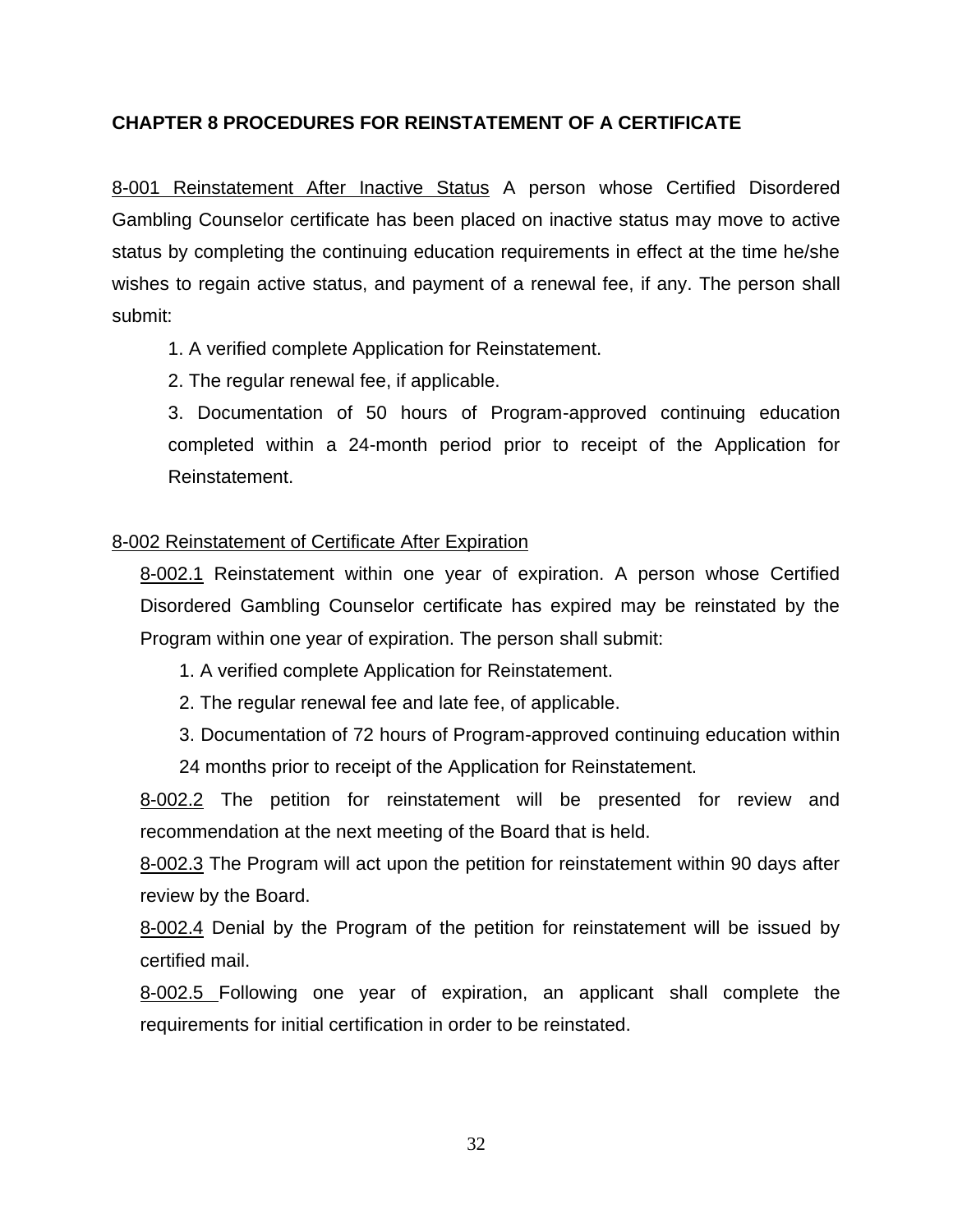#### 8-003 Reinstatement of Certificate After Revocation

8-003.1 A person whose Certified Disordered Gambling Counselor certificate has been revoked, may petition the Commission for reinstatement. The person shall submit:

1. A petition for reinstatement.

2. Three recommendations from Certified Disordered Gambling Counselors having personal knowledge of the activities of the petitioner since the certificate was revoked. A letter of recommendation may not be submitted by family members.

3. Two letters of personal recommendation, each relating direct knowledge of the activities of the petitioner since the certificate was revoked. A letter of recommendation may not be submitted by family members.

4. The regular renewal fee, if applicable.

5. Documentation of 25 hours of Program-approved continuing education completed within 12 months prior to the date of the application for reinstatement.

8-003.2 The petition for reinstatement, and any necessary accompanying documents, will be presented for review and recommendation at the next meeting of the Certification Advisory Board. The Board may request additional information or take such other action as the Board finds appropriate.

8-003.3 After completing its review, the Board shall submit the application, all materials accompanying the application, and its recommendation to the Commission at its next regular meeting. The Commission shall then act upon the petition for reinstatement. The Commission shall notify the petitioner of its decision, which shall be final.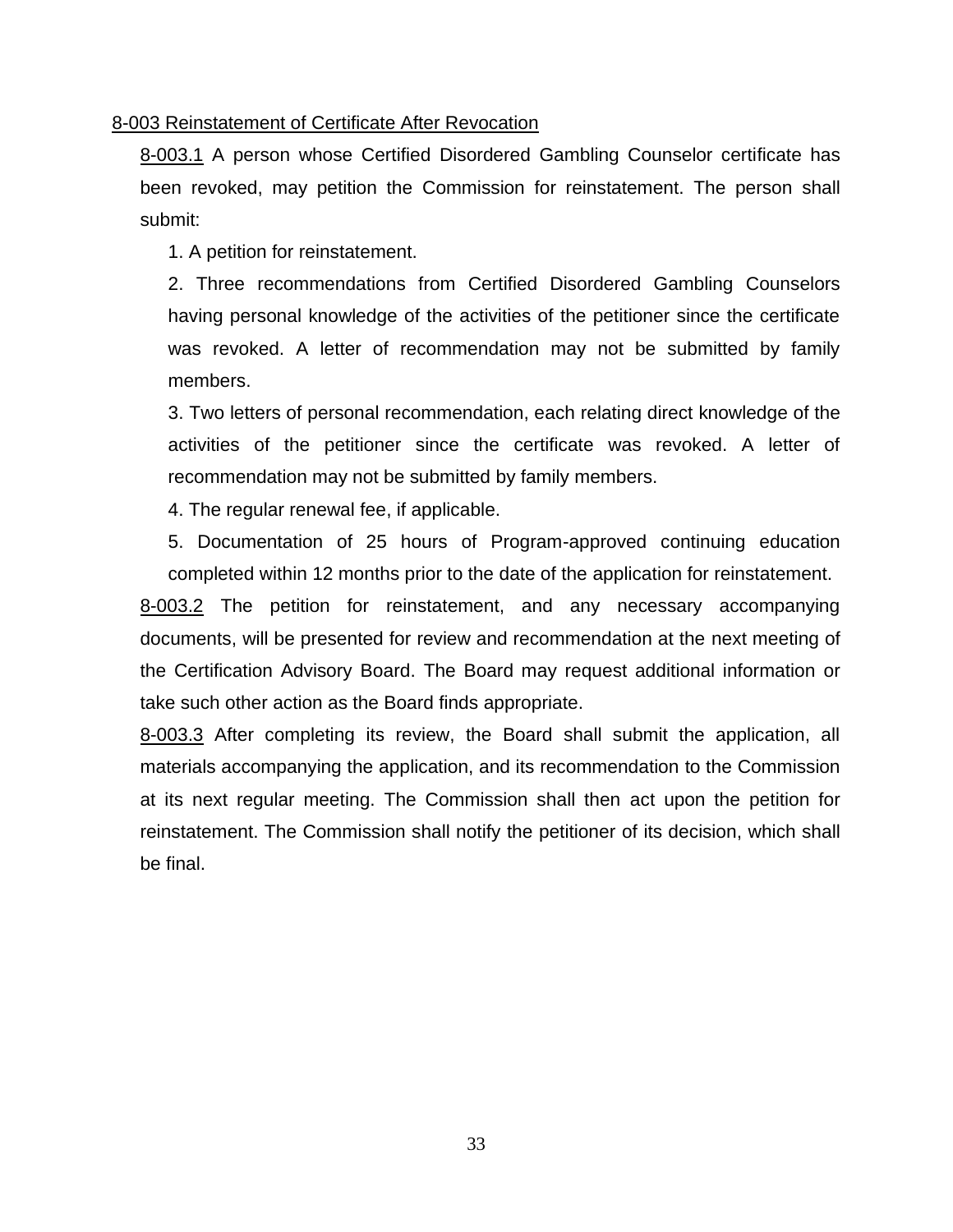### **CHAPTER 9 THE DISORDERED GAMBLING COUNSELOR CERTIFICATION ADVISORY BOARD**

#### 9-001 Composition of the Board

9-001.1 The Board consists of seven members nominated by the Program Director and confirmed by the Commission, at least one of whom shall hold the credential of Certified Disordered Gambling Counselor, and one of whom is a member of the Commission.

9-001.2 The Program Director shall serve as moderator but shall not have authority to vote on matters presented to the Board. The Board shall select a chairperson.

9-001.3 Members of the Board shall serve until replaced.

#### 9-002 Conduct of Business:

9-002.1 The Board will meet in person or electronically as often as necessary to fulfill its obligations.

9-002.2 The Board will act by a vote of a majority of the appointed members.

9-002.3 The Board may adopt procedures for the conduct of its meetings.

9-002.4 The Board will consider applications for new certification of Disordered Gambling Counselors, including provisional certificates, and for renewal of existing certifications.

9-002.5 The Board will consider and advise the Director and the Commission on matters relating to the Provider Manual of the Program, the terms of provider contracts, approval of training programs, and such other matters that are submitted to the Board by the Director or the Commission, or are brought to the Commission on the Board's initiative.

9-002.6 In all matters submitted to the Board for its consideration, the Board shall serve in an advisory capacity only. All final decisions regarding certification and other matters covered by these standards and guidelines shall be made by the Commission.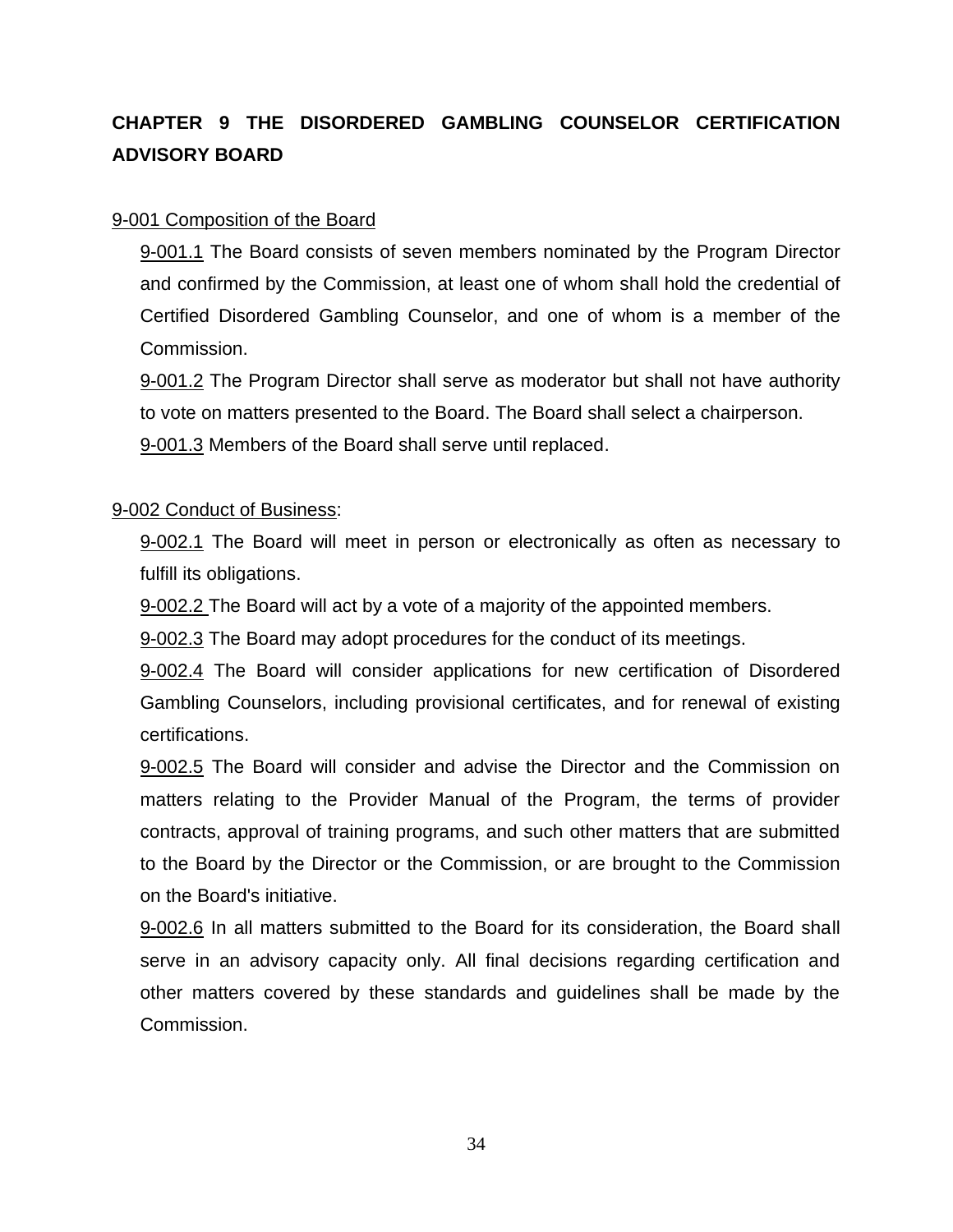9-003 Reimbursement of Expenses: Board members may be reimbursed by the Program for actual and necessary expenses of attendance at Board meetings if allowed under state law.

#### 9-004 Schedule of Fees

9-004.1 A fee schedule may be adopted by the Program on an annual basis after review by the Board, with approval by the Commission.

9-004.2 Fees will be based on actual Program costs.

9-004.3 Fees may be charged for, but not limited to, the following:

- 1. Initial certification
- 2. Certificate renewal
- 3. Inactive status
- 4. Duplicate original certificate

5. Copies of materials in a certificate holder's application file and supporting documentation

6. Administrative fee portion of initial certification fee, if certification is denied after portfolio review, or if application is withdrawn prior to portfolio review

7. Late charge, in addition to the renewal fees, for reinstatement of a certificate that has been expired for less than one year

8. Application fee

9. Re-examination fee for written examination

9-005 The final authority for the application of these standards rests with the Nebraska Commission on Problem Gambling.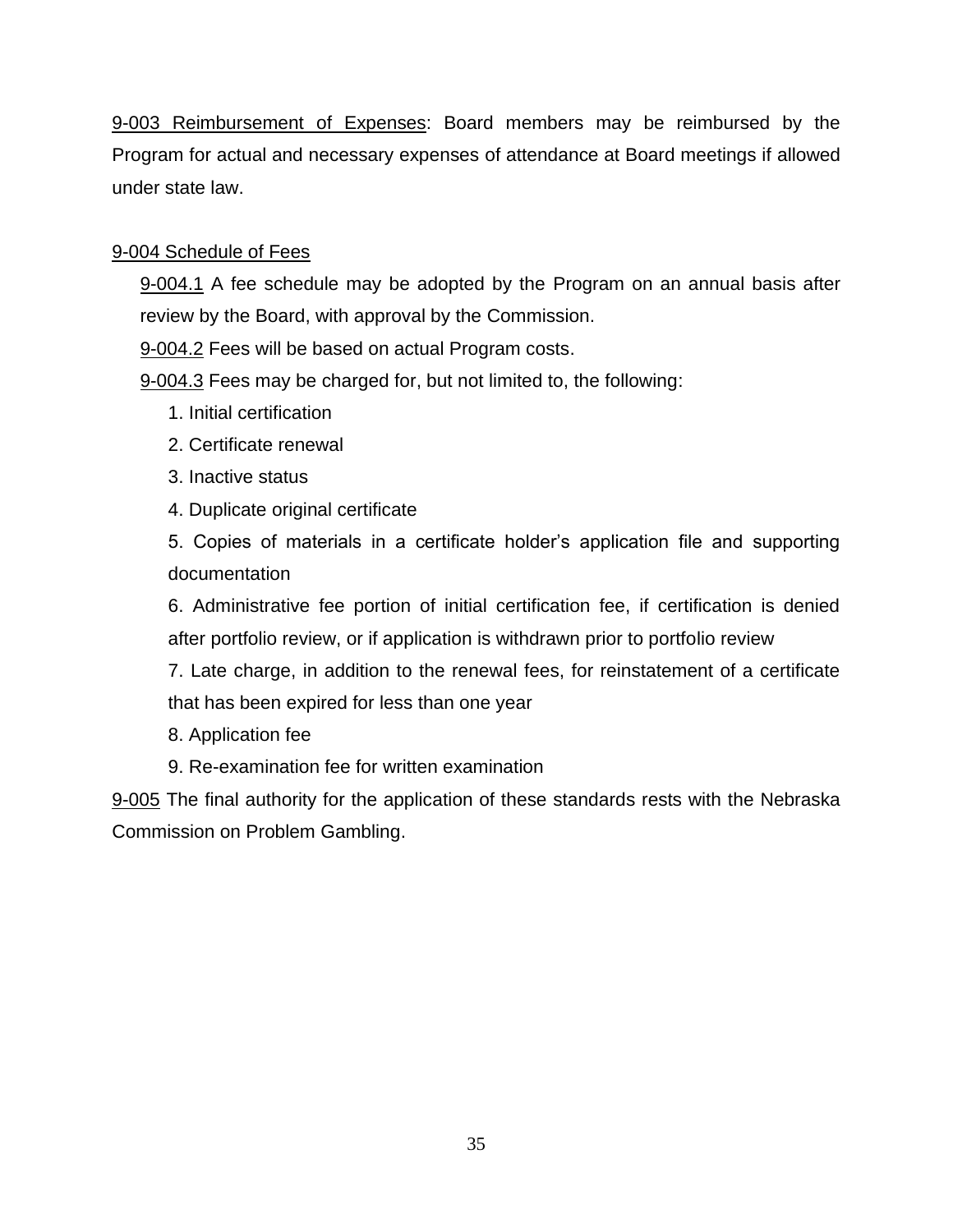The membership of the Disordered Gambling Counselor Certification Advisory Board, appointed and confirmed by the Commission on August 20, 2021, shall be:

Deb Hammond Chuck Spence Leva Janeen Gill Michael Sullivan Mark Canada Gina Fricke Ronald Felton